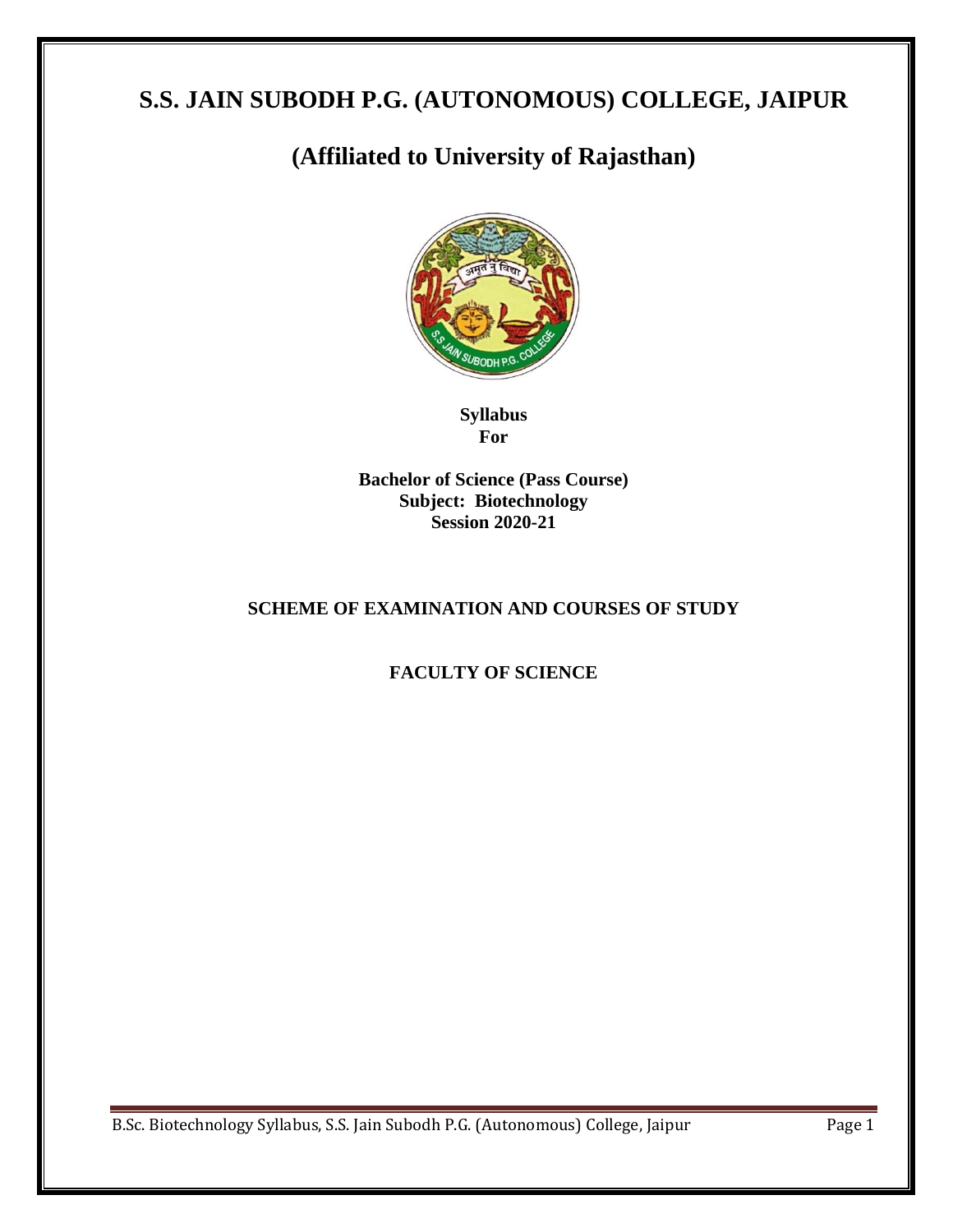## I. **Course Overview & Course Objectives**

## **Choice Based Credit System**

The main objective of the course is to build a basic foundation for studying Biotechnology.

By the end of the course, a student should be able to:

a) Understand the importance of having water as a solvent system in cells

b) Appreciate the importance of bonding and spatial arrangements of molecules for proper functioning and stability.

c) Establish the concept of how proper conformations are needed for optimum functioning of the molecules and thereby the entire cell

d) Appreciate how proteins, carbohydrates, lipids and nucleic acids can contribute to the structural integrity of the cell as well as the biochemical reactions.

e) Appreciate how a change in the structure of the molecules can lead to abnormalities, e.g. A mutated globin results in sickle cell anemia.

f) Understand both the physical as well as chemical properties of these biomolecules and bionanoparticles as these properties can be used to carry out various studies.

g) Appreciate experiments carried out by scientists to enable understand the structure of biomolecules, understand their properties, design of experiments to prove the same and analyse the data and give interpretations.

Thus, the knowledge from this course can help in the following:

a) The students could pursue a career in clinical Biotechnology as maintaining levels of these biomolecules in the body are of utmost importance. The decrease or increase in the amount of some of the biomolecules can have clinical significance. For example, increased blood sugar levels are indicative of a person suffering from diabetes mellitus.

b) The students can carry out basic research in Biotechnology, which in turn can be of great help in the medical and diagnostic fields.

h) Students can understand about agriculture, plant tissue culture techniques, animal tissue culture, environment studies, gene cloning and recombinant DNA technology.

c) Students can also go in for Medical Laboratory Technique Courses, opening opportunities in hospitals and pathological laboratories.

d) Basic knowledge of Biotechnology is also required for food, Nutrition and Dietetics.

e) The understanding of proteins, its study, has opened up the field of Proteomics.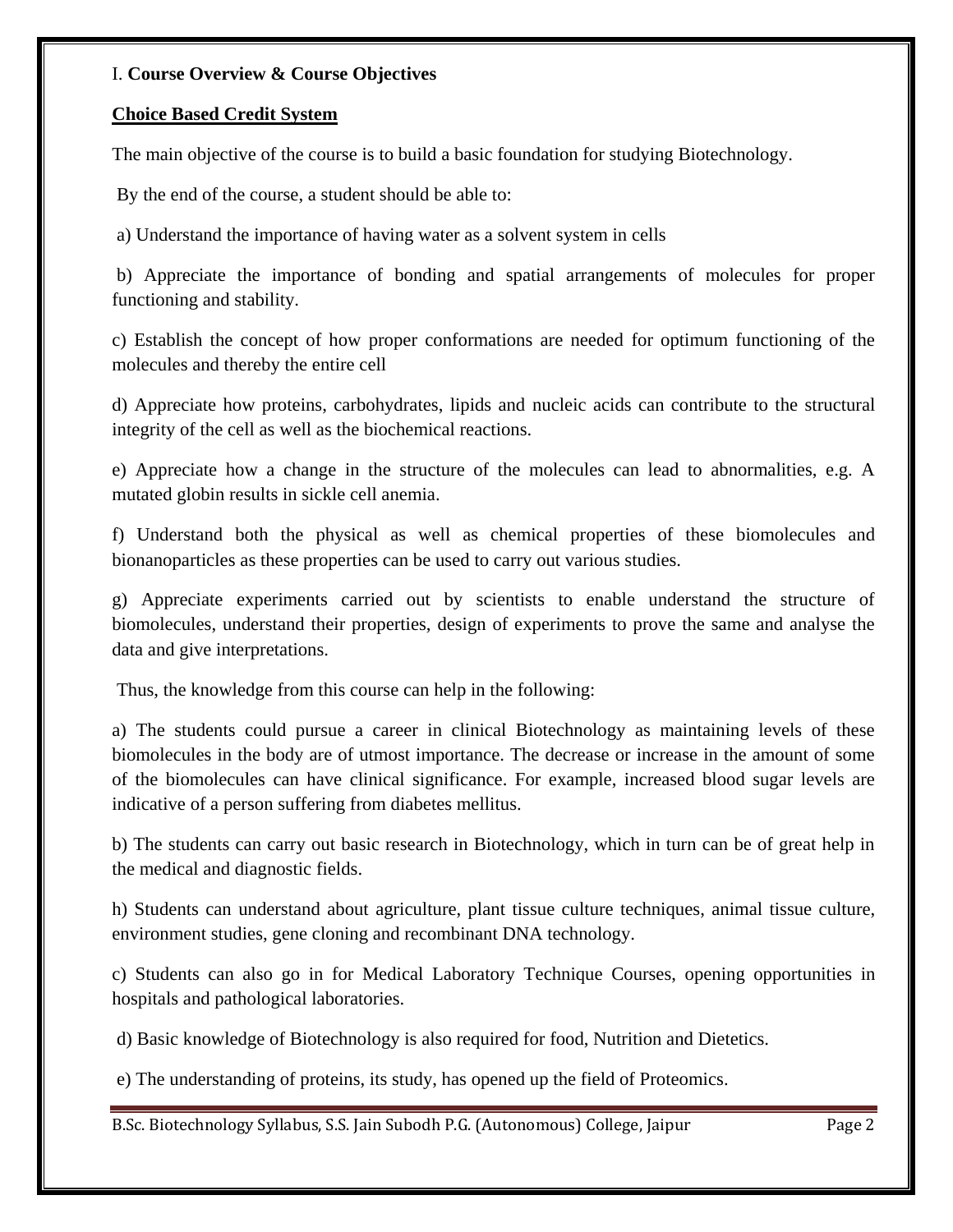f) Many of the carbohydrates, proteins and lipids discussed have commercial value and thus, find a place in Industrial Biotechnology.

h) There exist a number of applications of bioinformatics for accelerating research in the area of Biotechnology.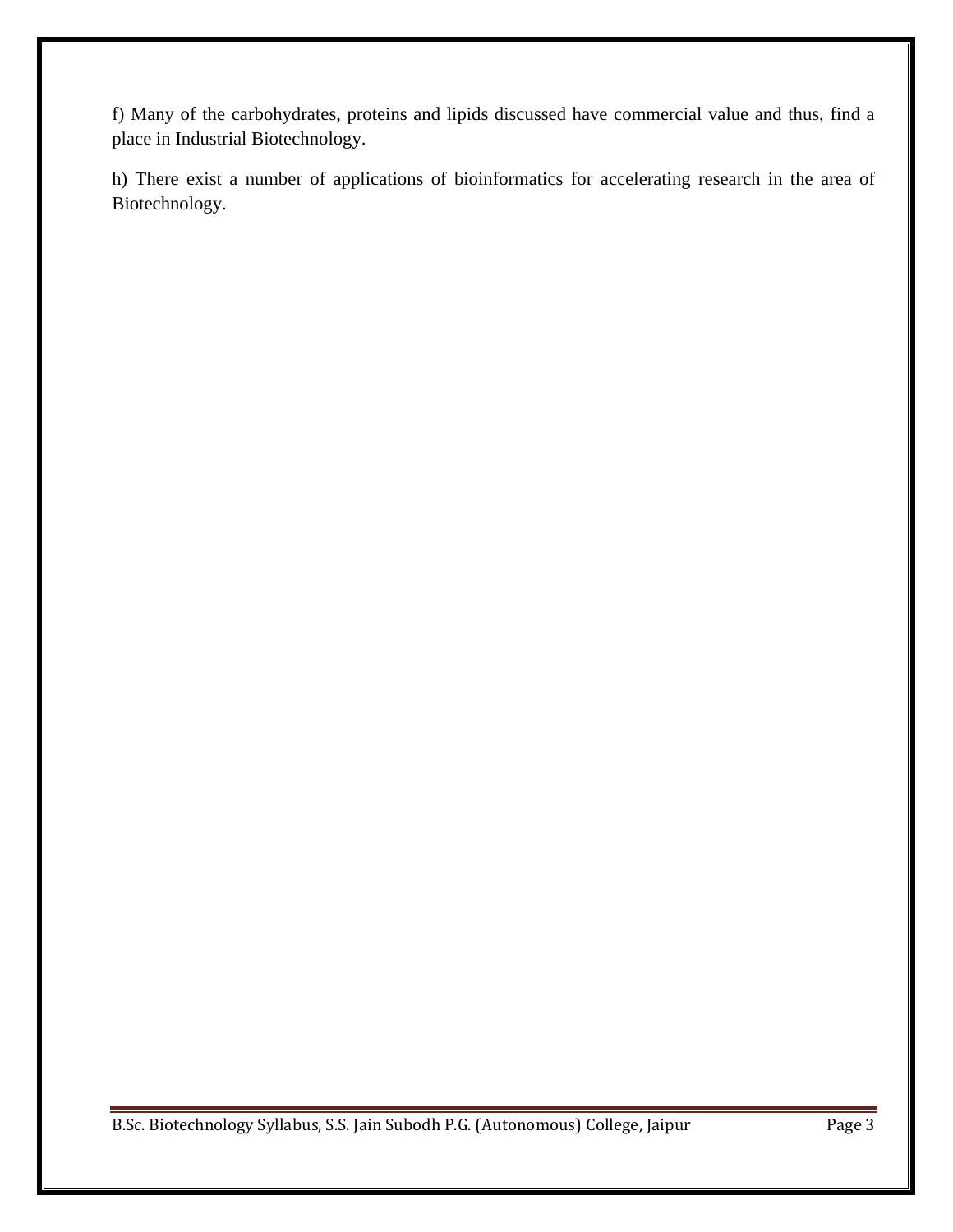## **B. Sc. Biotechnology**

**Semester Structure:** The details of the courses with code, title assigned is as given below. **Duration: 6 Semesters (3 Years)** *Semester–I* **33125: Paper I -Cell Biology 33126: Paper II- Concepts of Biotechnology and Bioinformatics. 33127: Paper III- Biotechniques. 33128**: **Lab- Practicals Based on Theory Papers**

*Semester -II* **33225: Paper I- Genetics 33226: Paper II- Biochemical Metabolism 33227: Paper III- Developmental Biology 33228: Lab-: Practicals Based on Theory Papers**

*Semester III* **33325: Paper I- Molecular Biology 33326: Paper II-General Microbiology 33327: Paper III- Cellular Biophysics and Biochemistry 33328: Lab-Practicals Based on Theory Papers**

*Semester IV* **33425: Paper I-Recombinant DNA Technology 33426: Paper II- Immunology 33427: Paper III- Environmental and Agri Biotechnology 33428: Lab- Practicals Based on Theory Papers**

*Semester V* **33525: Paper I- Animal Biotechnology 33526: Paper II- Plant Biotechnology 33527: Paper III- - Biostatistics and Computer Application 33528: Lab- Practicals Based on Theory Papers**

*Semester VI* **33625: Paper I- Medical Biotechnology 33626: Paper II-Industrial Biotechnology 33627: Paper III- Biosafety, Bioethics and IPR in Biotechnology. 33628: Lab-Practicals Based on Theory Papers**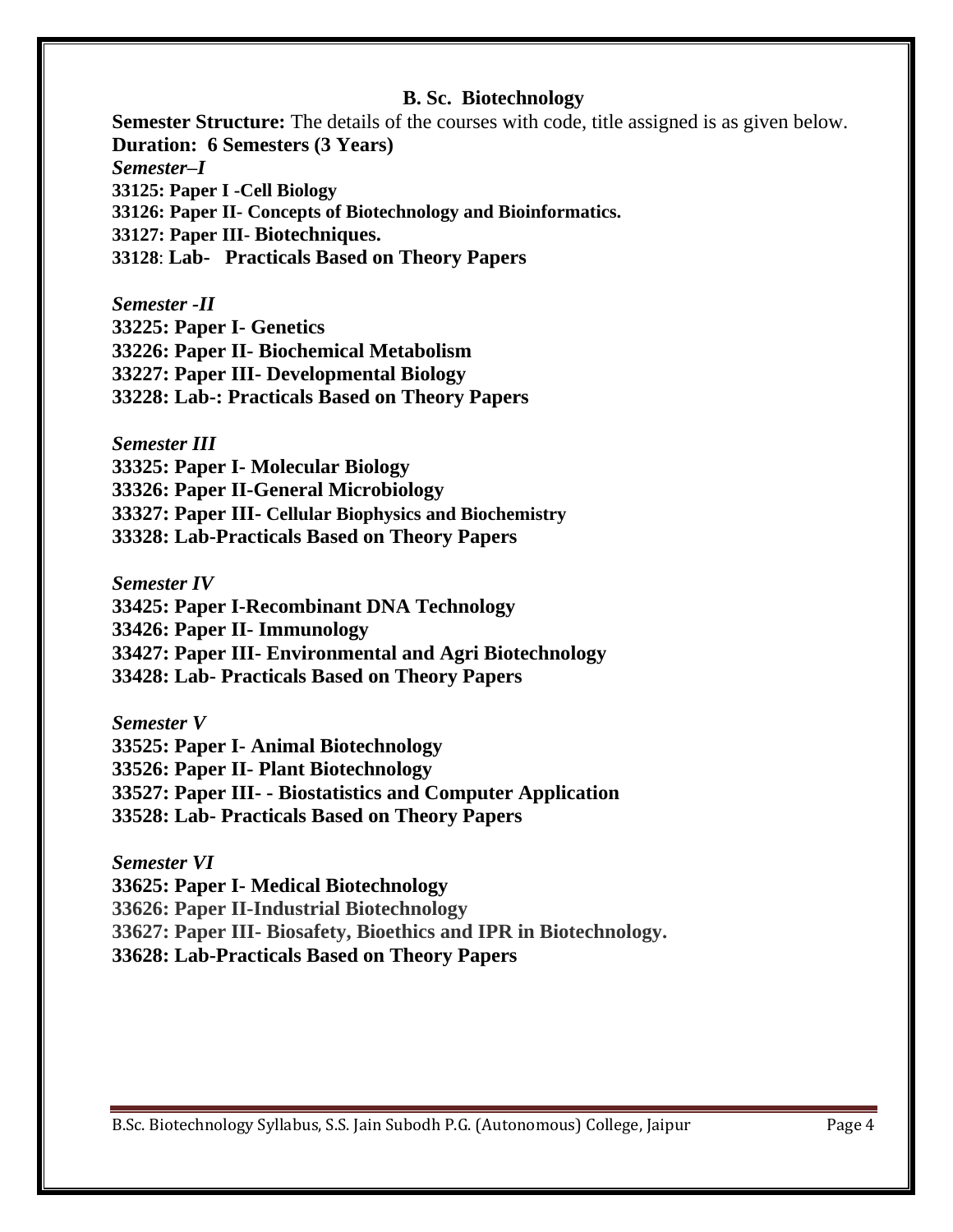**Choice Based Credit System (CBCS)**

**B. Sc. Semester I**

**Max. Marks (Theory): 150** 

 **(Practical):75**

## **Teaching Hours per week for every paper: 2**

| <b>Nomenclature</b> |           |                                                           | <b>External</b><br><b>Theory</b> | <b>Internal</b><br><b>Theory</b> | <b>Total</b><br><b>Max. Marks</b> | <b>Total</b><br><b>Min. Marks</b> |
|---------------------|-----------|-----------------------------------------------------------|----------------------------------|----------------------------------|-----------------------------------|-----------------------------------|
| 33125               | Paper I   | Cell Biology                                              | 35                               | 15                               | 50                                | 20                                |
| 33126               | Paper II  | Concepts of Biotechnology<br>and<br><b>Bioinformatics</b> | 35                               | 15                               | 50                                | 20                                |
| 33127               | Paper III | <b>Biotechniques</b>                                      | 35                               | 15                               | 50<br>150                         | 20                                |
| 33128               | Lab       | Practicals based on Theory Paper                          | 45                               | 30                               | 75                                | 30                                |

## **B. Sc. Semester II**

**Max. Marks (Theory): 150** 

 **(Practical):75**

## **Teaching Hours per week for every paper: 2**

| Paper<br>code | <b>Nomenclature</b> |                                              | <b>External</b><br><b>Theory</b> | <b>Internal</b><br><b>Theory</b> | <b>Total</b><br><b>Max. Marks</b> | <b>Total</b><br><b>Min. Marks</b> |
|---------------|---------------------|----------------------------------------------|----------------------------------|----------------------------------|-----------------------------------|-----------------------------------|
| 33225         | Paper I             | Genetics                                     | 35                               | 15                               | 50                                | 20                                |
| 33226         | Paper II            | <b>Biochemical Metabolism</b>                | 35                               | 15                               | 50                                | 20                                |
| 33227         | Paper III           | Developmental Biology                        | 35                               | 15                               | 50<br>150                         | 20                                |
| 33228         | Lab                 | Practicals<br>based<br>Theory<br>on<br>Paper | 45                               | 30                               | 75                                | 30                                |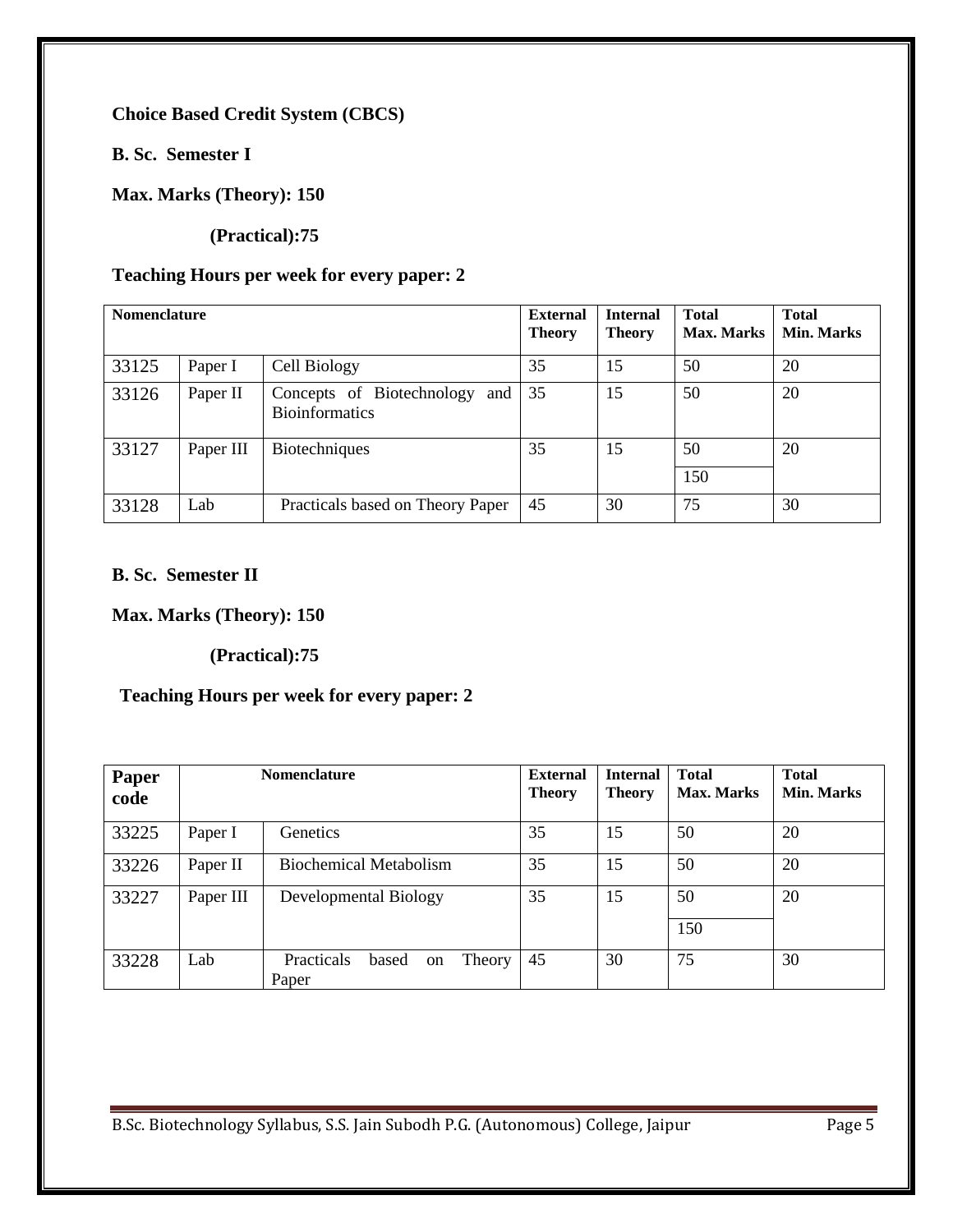## **B. Sc. Semester III**

## **Max. Marks (Theory): 150**

## **(Practical):75**

## **Teaching Hours per week for every paper: 2**

| Paper<br>code |           | <b>Nomenclature</b>                                  | <b>External</b><br><b>Theory</b> | <b>Internal</b><br><b>Theory</b> | <b>Total</b><br><b>Max. Marks</b> | <b>Total</b><br>Min. Marks |
|---------------|-----------|------------------------------------------------------|----------------------------------|----------------------------------|-----------------------------------|----------------------------|
| 33325         | Paper I   | <b>Molecular Biology</b>                             | 35                               | 15                               | 50                                | 20                         |
| 33326         | Paper II  | General Microbiology                                 | 35                               | 15                               | 50                                | 20                         |
| 33327         | Paper III | Cellular<br><b>Biophysics</b><br>and<br>Biochemistry | 35                               | 15                               | 50<br>150                         | 20                         |
| 33328         | Lab       | Practicals based on Theory Paper                     | 45                               | 30                               | 75                                | 30                         |

## **B. Sc. Semester IV**

## **Max. Marks (Theory): 150**

## **(Practical):75**

## **Teaching Hours per week for every paper: 2**

| Paper<br>code | <b>Nomenclature</b> |                                    | <b>External</b><br><b>Theory</b> | <b>Internal</b><br><b>Theory</b> | <b>Total</b><br><b>Max. Marks</b> | <b>Total</b><br>Min. Marks |
|---------------|---------------------|------------------------------------|----------------------------------|----------------------------------|-----------------------------------|----------------------------|
| 33425         | Paper I             | <b>Recombinant DNA Technology</b>  | 35                               | 15                               | 50                                | 20                         |
| 33426         | Paper II            | Immunology                         | 35                               | 15                               | 50                                | 20                         |
| 33427         | Paper III           | Environmental & Agri Biotechnology | 35                               | 15                               | 50                                | 20                         |
|               |                     |                                    |                                  |                                  | 150                               |                            |
| 33428         | Lab                 | Practicals based on Theory Paper   | 45                               | 30                               | 75                                | 30                         |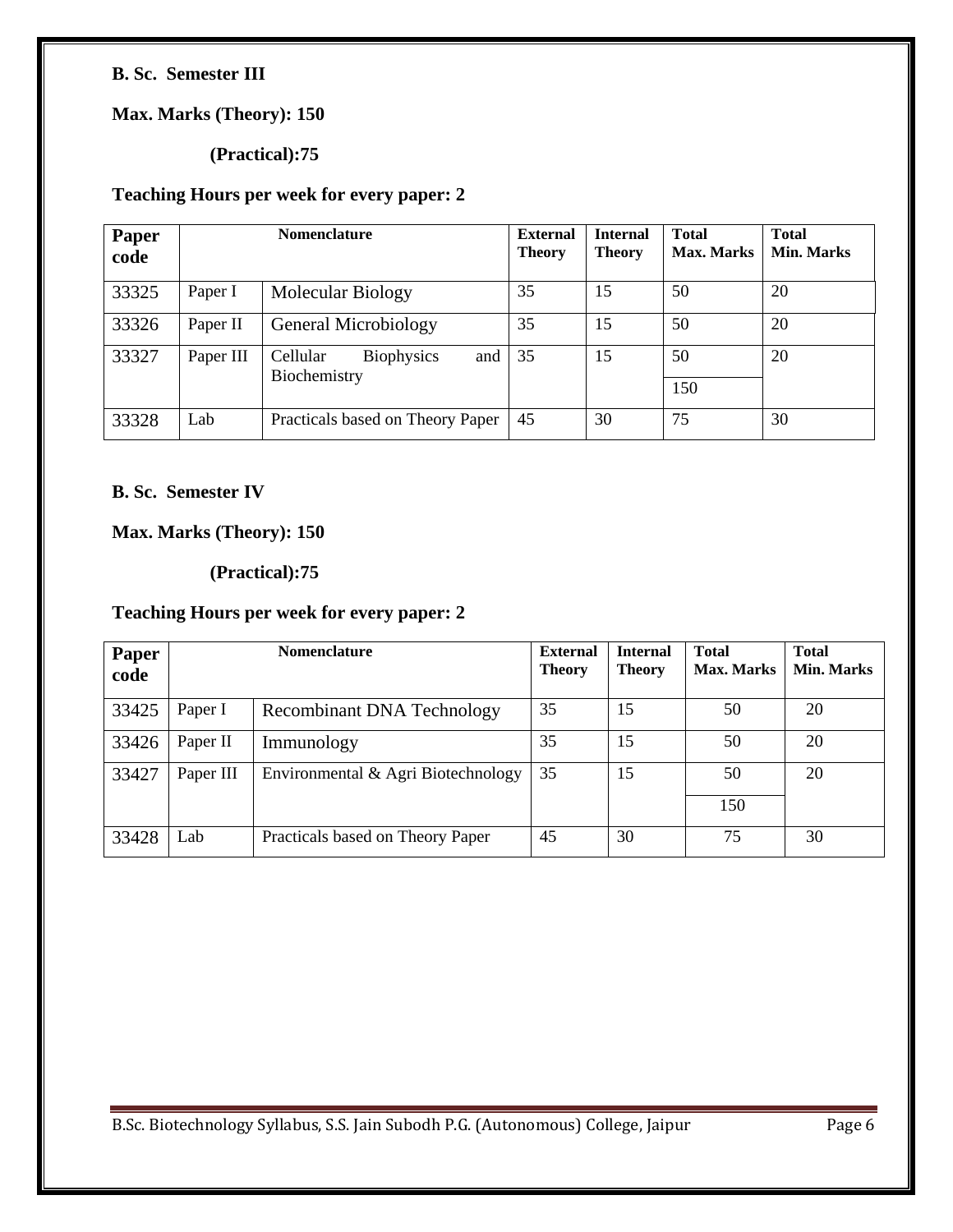## **B. Sc. Semester V**

## **Max. Marks (Theory): 150**

## **(Practical):75**

## **Teaching Hours per week for every paper: 2**

| Paper<br>code |           | <b>Nomenclature</b>                                   | <b>External</b><br><b>Theory</b> | <b>Internal</b><br>Theory | <b>Total</b><br><b>Max. Marks</b> | <b>Total</b><br>Min. Marks |
|---------------|-----------|-------------------------------------------------------|----------------------------------|---------------------------|-----------------------------------|----------------------------|
| 33525         | Paper I   | Animal Biotechnology                                  | 35                               | 15                        | 50                                | 20                         |
| 33526         | Paper II  | <b>Plant Biotechnology</b>                            | 35                               | 15                        | 50                                | 20                         |
| 33527         | Paper III | <b>Biostatistics</b><br>&<br>Computer<br>Applications | 35                               | 15                        | 50<br>150                         | 20                         |
| 33528         | Lab       | Practicals<br>based on Theory<br>Paper                | 45                               | 30                        | 75                                | 30                         |

## **B. Sc. Semester VI**

## **Max. Marks (Theory): 150**

## **(Practical):75**

## **Teaching Hours per week for every paper: 2**

| Paper<br>code | <b>Nomenclature</b> |                                                  | <b>External</b><br><b>Theory</b> | <b>Internal</b><br><b>Theory</b> | <b>Total</b><br><b>Max. Marks</b> | <b>Total</b><br><b>Min. Marks</b> |
|---------------|---------------------|--------------------------------------------------|----------------------------------|----------------------------------|-----------------------------------|-----------------------------------|
| 33625         | Paper I             | Medical Biotechnology                            | 35                               | 15                               | 50                                | 20                                |
| 33626         | Paper II            | <b>Industrial Biotechnology</b>                  | 35                               | 15                               | 50                                | 20                                |
| 33627         | Paper III           | Biosafety, Bioethics and IPR in<br>Biotechnology | 35                               | 15                               | 50<br>150                         | 20                                |
| 33628         | Lab                 | Practicals based on Theory Paper                 | 45                               | 30                               | 75                                | 30                                |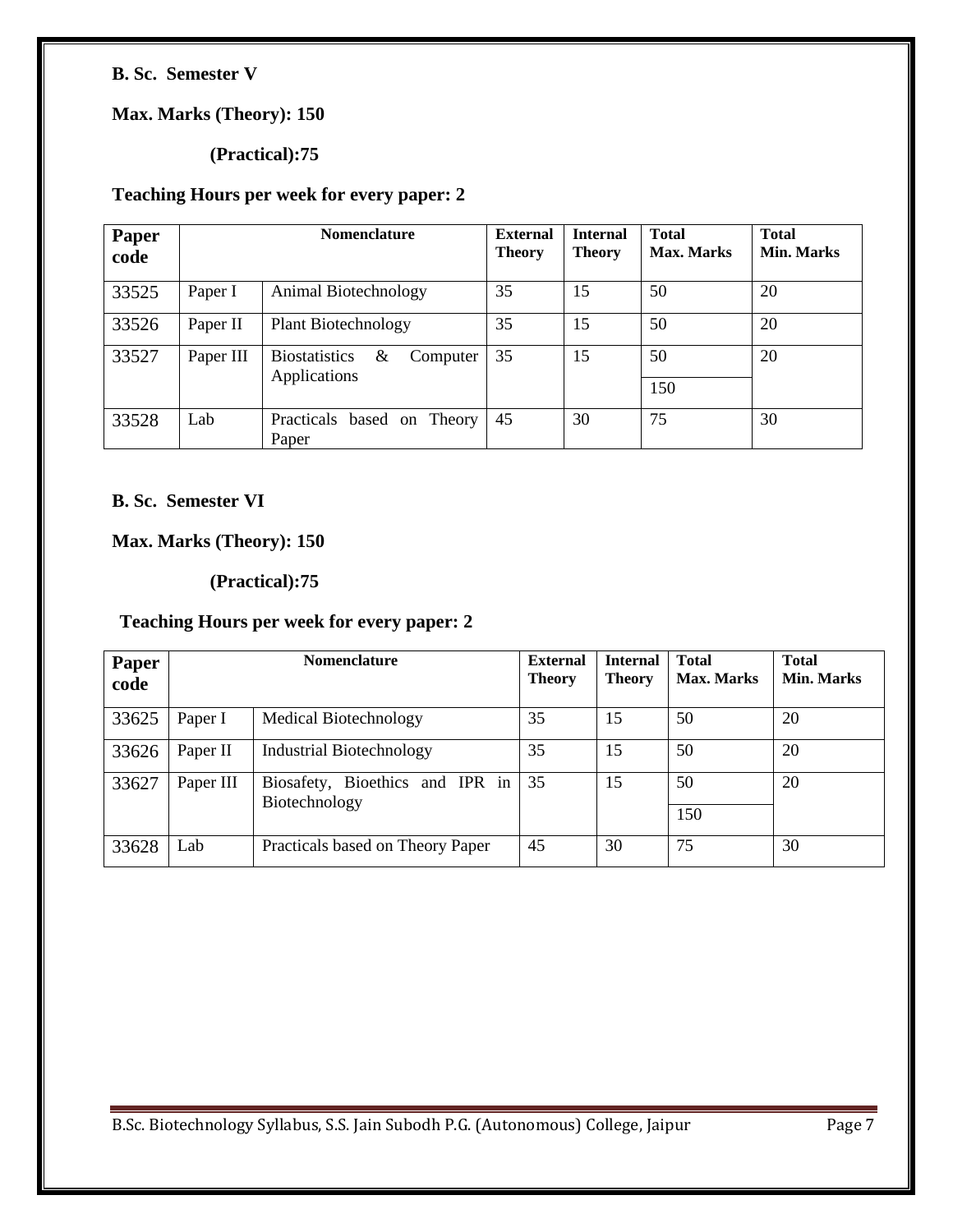#### **B.Sc. Biotechnology**

#### **Semester -I**

## **PAPER I - CELL BIOLOGY**

#### **Unit -I**

**Cell as a Basic unit of Living Systems:** Discovery of cell, the cell theory. General characteristics of cell. Ultra-structure of prokaryotic and eukaryotic cell (both plant and animal cells). **Surface Architecture**: Structural organization and functions of plasma membrane and cell wall of eukaryotes and cell wall of prokaryotes.

### **Unit -II**

**Cellular Organelles:** Structure and functions of cell organelles – Endoplasmic reticulum, Golgi complex, Mitochondria, Chloroplast, Ribosomes, Lysosomes, Peroxisomes, Nucleus (Nuclear envelope with nuclear pore complex, Nucleolus, Nucleoplasm and Chromatin). Vacuole, Cytosol and Cytoskeleton structures (Microtubules, Microfilaments and Intermediate filaments).

#### **Unit -III**

**Chromosomes:** Discovery, Morphology and structural organization – Centromere, Secondary constriction, Telomere, Chromonema, Euchromatin and Heterochromatin, Chemical composition and Karyotype. Ultrastructure: Single-stranded and multi-stranded hypothesis, folded- fibre and nucleosome models. Special type of chromosomes: Salivary gland and Lampbrush chromosomes.

#### **Unit -IV**

**Cell cycle:** An overview of cell cycle; Components of cell cycle control system; Intracellular and Extra-cellular control of cell division. Elementary idea about Programmed cell death (Apoptosis) and Senescence. AIDS and Organ transplantation.

- 1. Chouhan R. (2018). Molecular Biology and Biotechnology. Second edition. CBH Publication, Jaipur.
- 2. Cooper, G. M. and Hausman, R. E. (2009). The Cell: A Molecular Approach. 5th edition. ASM Press & Sunderland, Washington, D.C.; Sinauer Associates, MA.
- 3. De Robertis, E. D. P. and De Robertis, E. M. F. (2006). Cell and Molecular Biology.  $8<sup>th</sup>$ edition. Lippincott Williams and Wilkins, Philadelphia.
- 4. Karp, G. (2010). Cell and Molecular Biology: Concepts and Experiments. 6th Edition. John Wiley & Sons. Inc.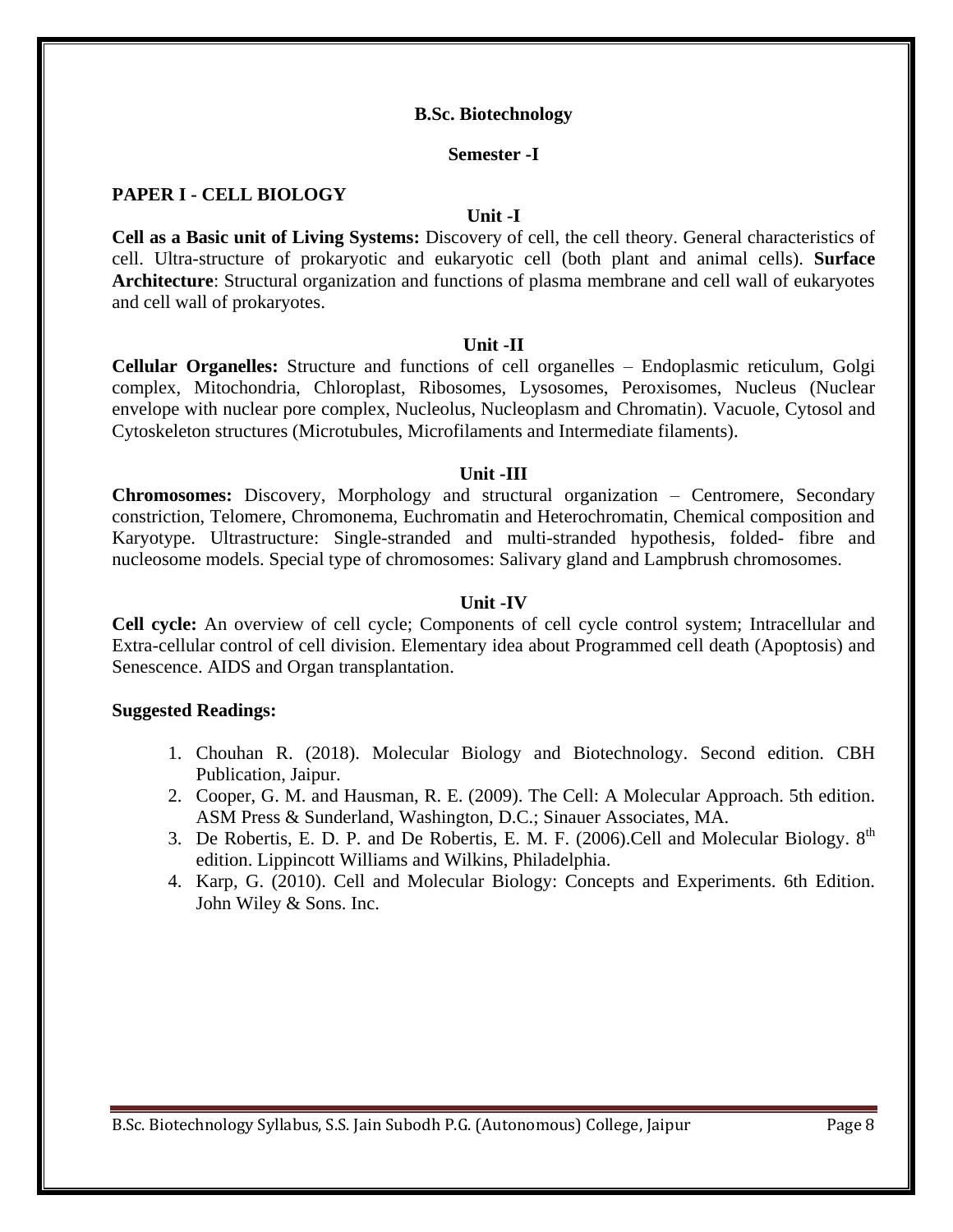#### **Semester -I**

### **Paper II- CONCEPTS OF BIOTECHNOLOGY AND BIOINFORMATICS**

### **Unit -I**

**Introduction:** Historical development of Biotechnology. Basic concepts of Biotechnology, Definition and descriptions of some important terminology in Biotechnology.

**Branches and Applications of Biotechnology**: Practice of Biotechnology in medicine, industry, agriculture, livestock improvement and environment and Future perspectives. Whittaker's five kingdom classification

### **Unit -II**

**Biotechnology and Other Disciplines**: Biotechnology- an interdisciplinary pursuit, types of biotechnology and a three component central core. Product safety. Sterilization- Physical, chemical and radiation method. Microscopic techniques- Organization and working of optical microscopes: Dissecting and Compound microscope. Stains and staining techniques – Principle of staining, types (simple, structural and differential stains) and micrometry.

## **Unit -III**

**Elementary Idea about Nano-biotechnology**– concepts, definitions, prospects; nanoparticles – size, shape, properties. Bionanoparticles – nanostarch, nanocomposites–dendrimers. Hot– Dotnanoparticles. Applications of nanobiotechnology in medicine, drug designing and cancer treatment.

#### **Unit -IV**

**Elementary idea about Bioinformatics** - Definition, introduction, application and scopes. Databanks – Gen Bank, DataBanks – PubMed. BLAST, FASTA, and NCBI. Applications of Bioinformatics in relation to Biotechnology.

- 1. Brown, T.A (1996). Gene cloning and DNA analysis Blackwell science, Osney Mead, Oxford.
- 2. Chouhan R. (2018). Molecular Biology and Biotechnology. Second edition.CBH Publication, Jaipur
- 3. Dubey, R. C. (2007). A textbook of Biotechnology, S.Chand & Company Ltd. New Delhi.
- 4. Gupta P.K: (2004). Biotechnology and Genomics, Rastogi publication, Meerut
- 5. Satyanarayana. U, (2008),.Biotechnology, Books and Allied (p) Ltd
- 6. Singh, B. D (2004). Biotechnology, Kalyani Publishers, New Delhi.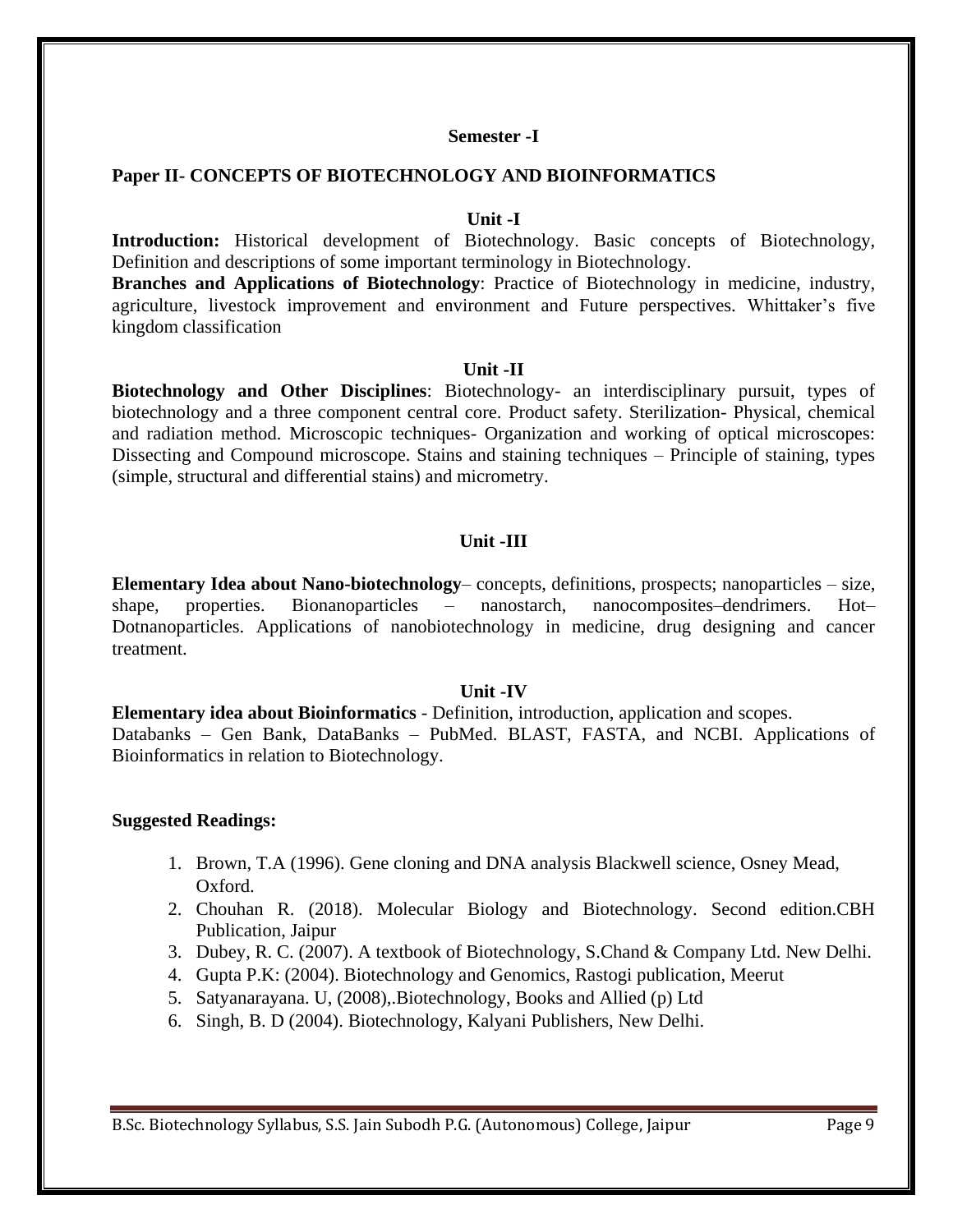## **Semester –I**

## **PAPER III- BIOTECHNIQUES**

#### **Unit -I**

**Microscopy-** Principles Applications of Bright field and Dark-field Microscopy and fluorescent Microscopy, Phase contrast Microscopy, Confocal Microscopy. Electron Microscope-Principles and Applications of Transmission Electron Microscope (TEM), Scanning Electron Microscope (SEM), Sample preparation for Electron Microscopy.

### **Unit- II**

**Centrifugation:** Basic principles of sedimentation. Types of centrifuges: Preparative, analytical, high speed, low speed, ultracentrifuge, differential and density gradient.

Determination of molecular weight: sedimentation velocity and sedimentation equilibrium.

**Chromatography:** General principle of chromatographic separation. Principle, instrumentation and applications of Partition Chromatography, Adsorption Chromatography, Paper Chromatography, TLC, HPTLC, Ion Exchange Chromatography, Gel permeation Chromatography, Affinity Chromatography, GC, GLC and HPLC, GC-MS, LC-MS.

### **Unit- III**

### **Electrophoresis**

Basic principle and types of electrophoresis. Electrophoretic mobility. Factors affecting electrophoretic migration, Technique and uses of agarose gel electrophoresis, PAGE, SDS-PAGE, Two-dimensional electrophoresis and Isoelectricfocussing.

## **Unit -IV**

**Spectroscopy-**Beer-Lambert law and its limitations. Light absorption and transmission. Extinction coefficient. Basic design of photoelectric colorimeter and spectrophotometer. Applications of UVvisible spectroscopic techniques. Flame Photometry. Atomic absorption spectrophotometry, Circular Dichroism and Rotatory Dispersion, Principle and application of NMR and ESR techniques. **Crystallography-**Principle, instrumentation and applications of X-Ray Crystallography – X-ray diffraction.

## **Suggested Readings:**

- 1. Boyer, R.F. (2000). Modern Experimental Biochemistry, 3rd Edition, Prentice Edition. Wiley-Inter science, USA.
- 2. Friefelder, D.M. (1983). Physical Biochemistry: Applications to Biochemistry Hall publishers, USA.
- 3. Hammes, G. G. (2007). Physical Chemistry for the Biological Sciences, 1st Techniques. 4th Edition, MKU, Madurai.
- 4. P.Asokan. (2003). Analytical Biochemistry. 2nd Edition. China publications.
- 5. P.Palanivelu and M.Salihu. (2009). Analytical Biochemistry and Separation and Molecular Biology. 2nd Revised edition. W. H. Freeman, USA.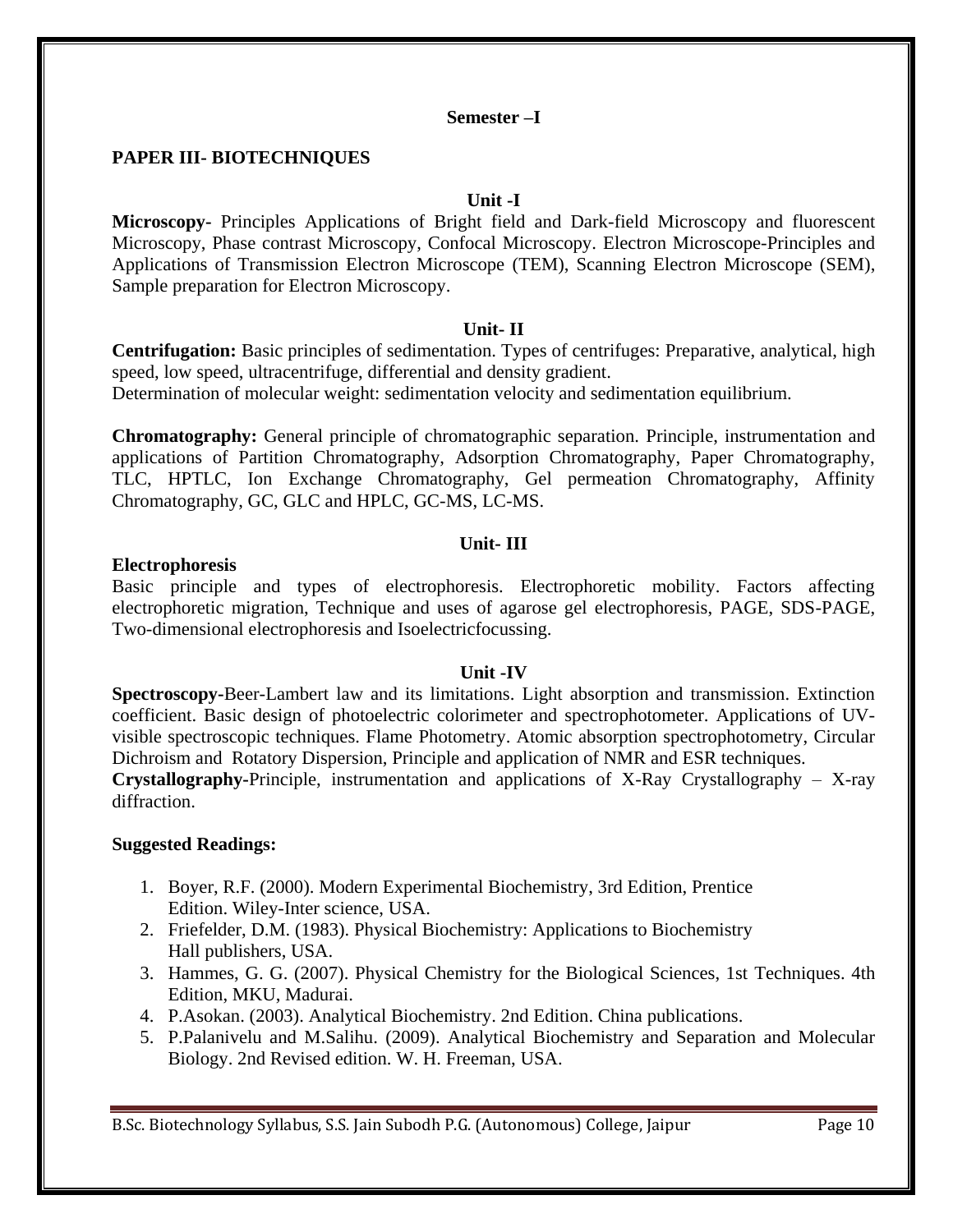- 6. Pavia, D.L., Lampman, G.M., Kriz , G.S. (2000). Introduction to Spectroscopy. 3rd Revised edition. Brooks Cole Publishing Company, USA.
- 7. Upadhyay and Upadhyay Nath. (2009). Biophysical Chemistry, Principles and Techniques. Himalaya Publishing House.
- 8. Wilson and Walkar. (2000). A Biologist Guide to Principles and Techniques of Practical Biochemistry, 5th Edition, Cambridge University Press, UK.
- 9. Work and Work (2009). Laboratory Techniques in Biochemistry and Molecular Biology. Elsevier Science.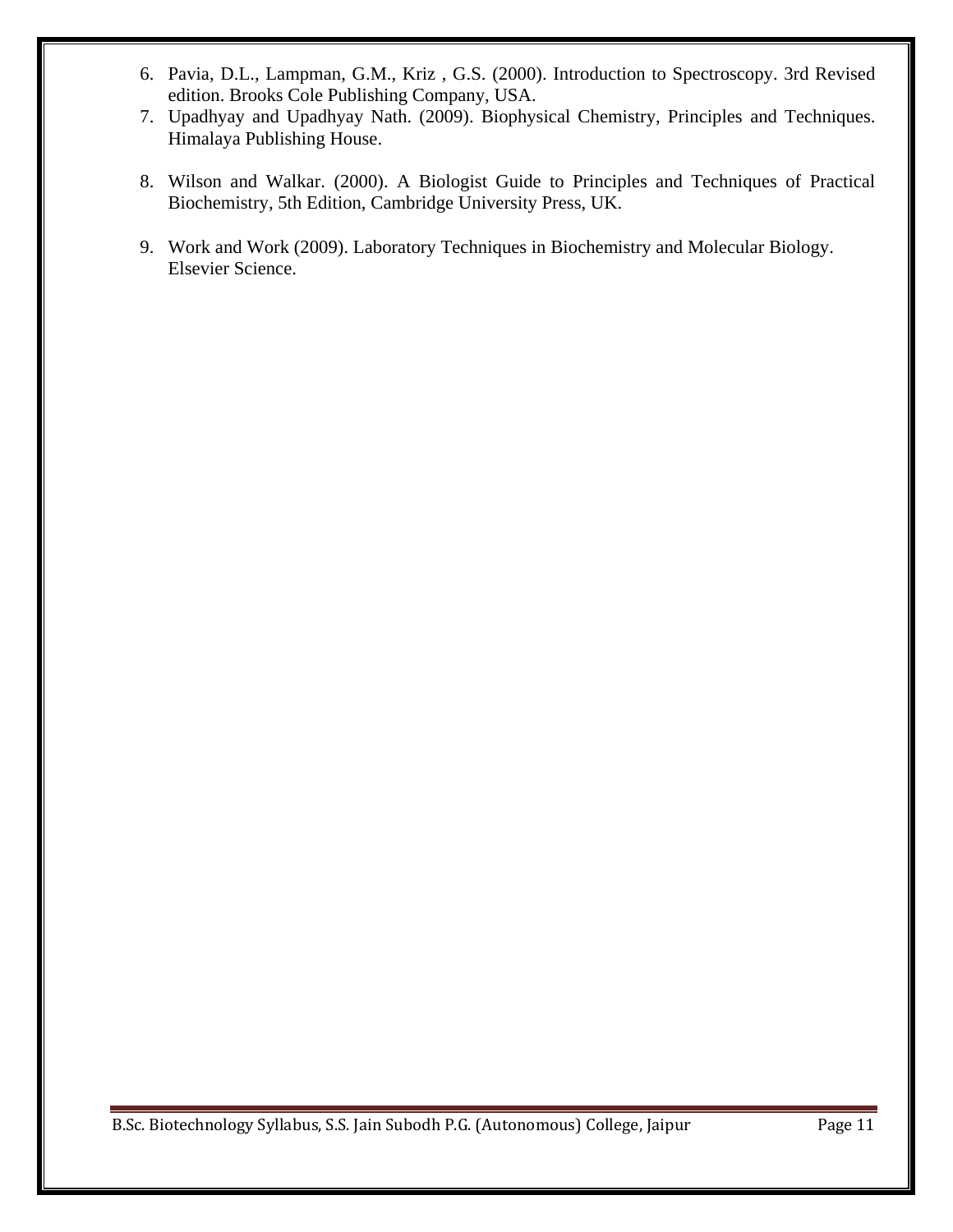## **Semester I Lab: Practicals Based on Theory Papers**

- 1. Safety measures in Biotechnology laboratory
- 2. Cleaning and sterilization of glass wares
- 3. Organization and working of optical microscopes: Dissecting and Compound Microscope
- 4. Principle and experimentation of tissue fixation, staining and micrometry
- 5. Study of the structure of Prokaryotic and Eukaryotic cell.
- 6. To prepare the permanent slide using given material like plant stem, root and leaf.
- 7. To make an inventory study the principle and applications of important instruments used in the Biotechnology laboratory.
- 8. Demonstrate the BLAST and FASTA
- 9. Preparation of polytene chromosomes from *Drosophila* salivary gland.
- 10. Study of mitochondria in Buccal Epithelium.
- 11. Demonstration of Beer-Lambert law.
- 12. Separation of amino acids by paper chromatography and TLC
- 13. Separation of amino acids by thin layer chromatography.
- 14. Separation of proteins by SDS-PAGE method.
- 15. Demonstrate the basic principle of centrifugation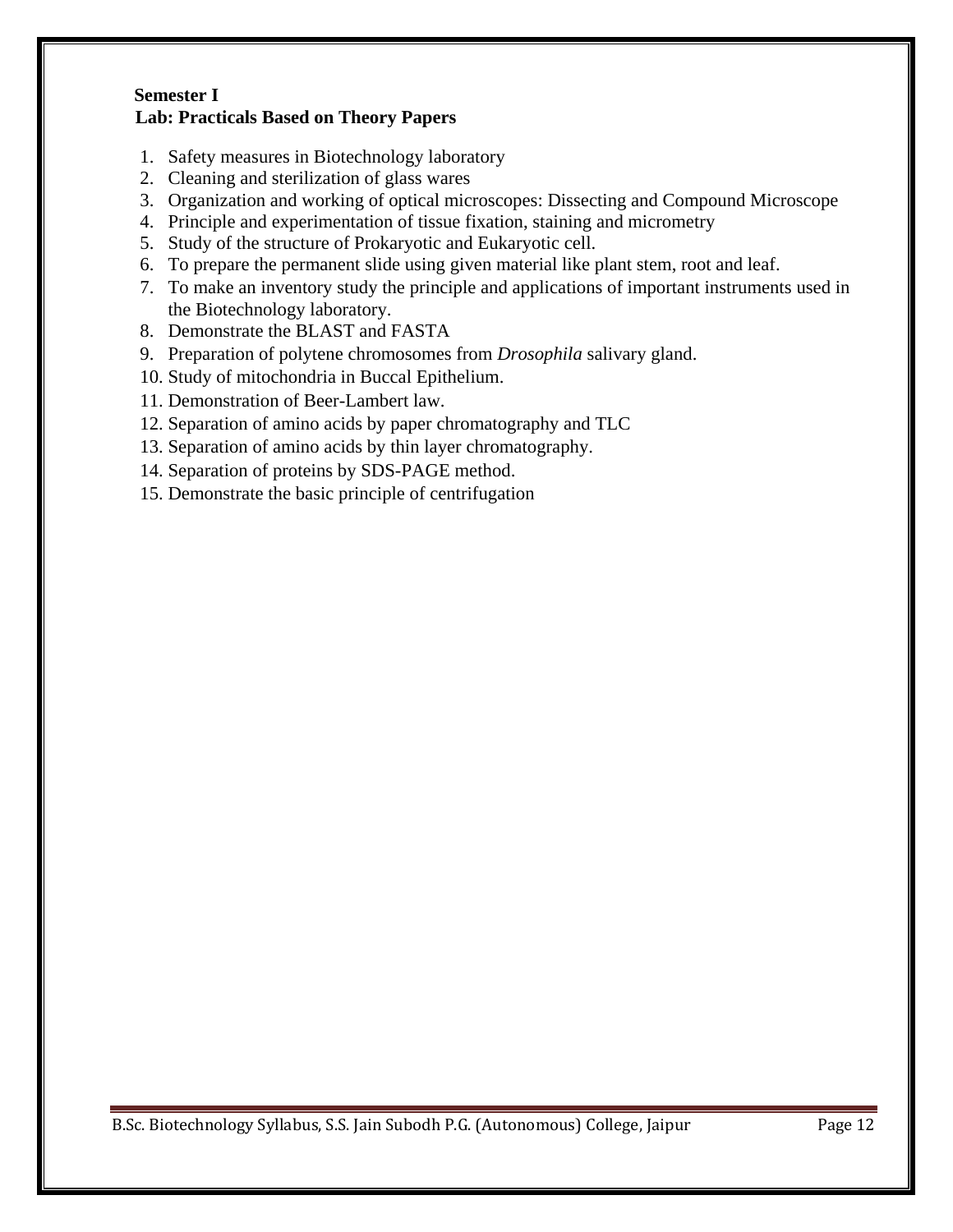### **B. Sc. Biotechnology Semester II**

### **PAPER I- GENETICS**

#### **Unit -I**

**History of Classical and Modern Genetics**: Concept and organization of Genetic material in Bacteria, Plant and Animal (*E.coli, Arabidopsis thaliana, Coenorhabditis elegans*). Structure, types, forms and functions of DNA and RNA.

### **Unit- II**

**Concept of gene**: Allele, multiple alleles, pseudo alleles and complement test. **Cytogenetics**: Human karyotype, Banding techniques, Human genetic diseases. Pedigree analysis.

#### **Unit- III**

**Mendelian principles and laws of inheritance**: Law of dominance, segregation, independent assortment, co-dominance and incomplete dominance and pleiotrophy. Back cross and Test cross.

#### **Unit -IV**

**Structural and numerical alterations of chromosome**: Deletion, Inversion, Duplication, Translocation. Ploidy and their genetic implications.

**Mutation**: (Spontaneous and Induced) Mutagens. Biochemical basis of mutation.

- 1. Alberts. (2002). Molecular Biology of the Cell –. Garland publication, Fourth Edition.
- 2. Gardener E. J,. Simmons M. J and Snustad, D. P. (2005).Principles of Genetics John Wiley & Sons Publications.
- 3. Paul A. (2011). Text Book of Genetics- from Genes to Genomes- Books and Allied (P) Ltd, Kolkata. Third Edition.
- 4. Robertis *et. al*., (1995) Eighth Edition. Cell and Molecular Biology –Waverly publication.
- 5. Strickberger, M. W., (1997). Fourth Edition. Genetics. Printice Hall.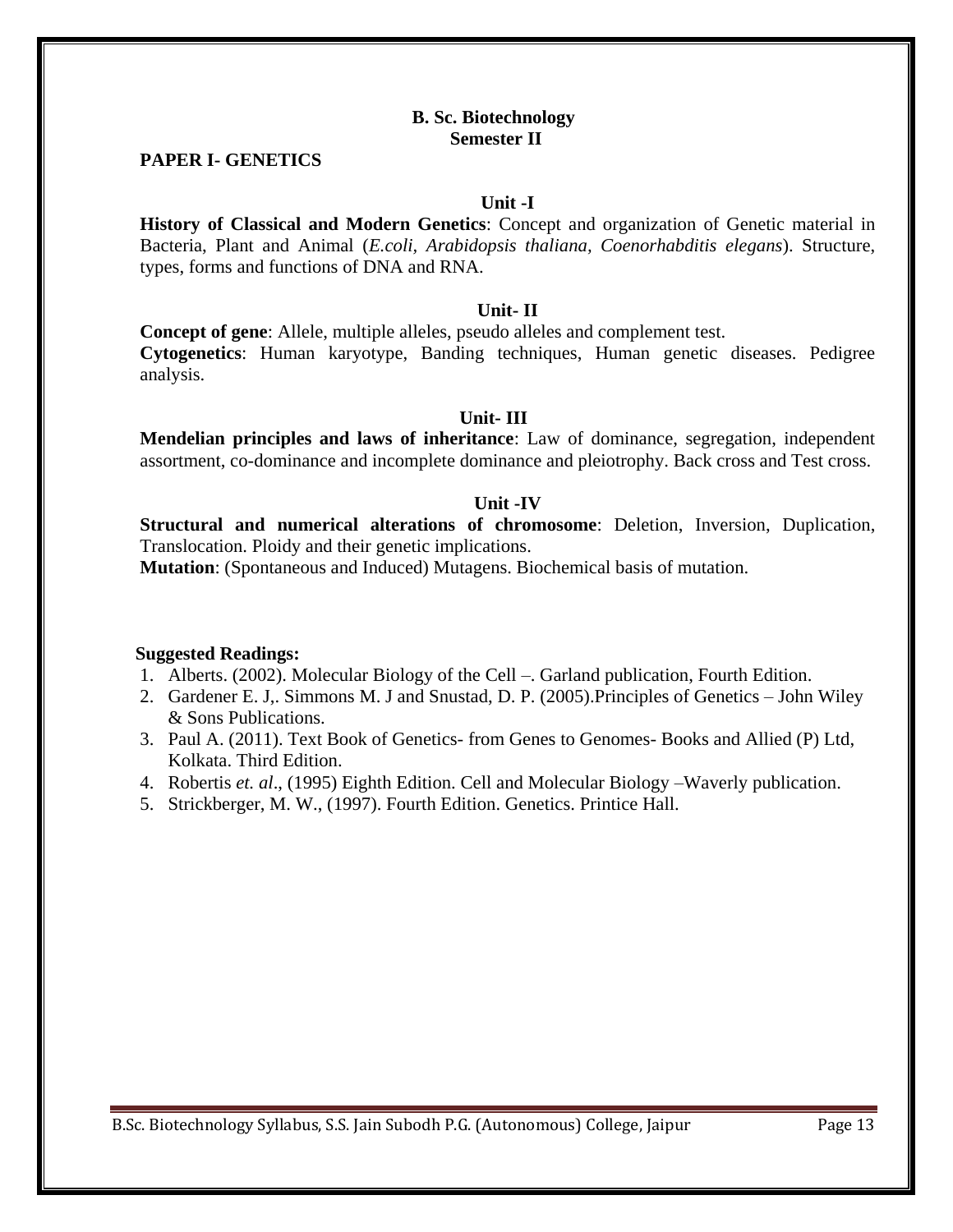## **PAPER II- BIOCHEMICAL METABOLISM**

### **Unit- I**

**Bioenergetics**: Oxidation–reduction and energy and Carbon source utilization. Metabolism - Catabolism, anabolism, plant and animal metabolism and fermentation (alcoholic, lactic, propionic acid and butanol fermentation)

### **Unit- II**

**Cellular respiration**: definition, types and mechanism (Glycolysis and Krebs cycle) with detailed account and regulation.

Electron Transport Chain: Components of the chain, sites of ATP synthesis, chemo-osmotic theory of oxidative phosphorylation.

#### **Unit -III**

**Lipid Metabolism:** Beta oxidations of saturated & unsaturated fatty acids. Ketone bodies, production during starving and diabetes Biosynthesis of fatty acids – Acetyl-CoA carboxylase reaction, Fatty acid synthase complex, biosynthesis of palmitate, energetics, Regulation of fatty acid biosynthesis. Biosynthesis of triacylglycerols, Biosynthesis of cholesterol, regulation.

### **Unit -IV**

**Metabolism of Nitrogenous Compounds:**Amino Acid/ Nucleic Acid Metabolism**:** Biodegradation of amino acids – deamination, transamination, decarboxylation, urea cycle including its regulation. Biosynthesis of amino acids, Disorders of amino acid metabolism (phenylketonuria, alkaptonuria, Biologically active amines Recycling of Purine and Pyrimidine nucleotides by salvage pathways. Lesch-Nyhan syndrome & Gout. Biosynthesis of purines and pyrimidines: Salvage pathways.

- 1. Van Holde K. E. And Johnson W. C. (2003). Principles of Physical Biochemistry", Prentice Hall.
- 2. Stryer L. (2002) "Biochemistry", W. H. Freeman and Company. New York
- 3. Lehninger A. L., Nelson D. L, and Cox M. M. (2017). "Principles of Biochemistry", Worth Publishing. Wisconsin.
- 4. Mathews C. K., Van Holde K. E., and Ahern K. G. (2020) "Biochemistry", 3<sup>rd</sup> Edition, Benjamin/Cummings Publishing Company.
- 5. Robert K., Murray M. D. Granner D. K., Mayes P. A. And Rodwell V. I, (2017) Harper's Biochemistry", McGraw-Hill/Appleton and Lange.
- 6. Segal. I. H. (2001) "Biochemical Calculations", John Wiley and Sons.
- 7. Wilson K. and Goulding, K. H. (1993) "A Biologist's Guide to Principles and Techniques of Practical Biochemistry", Print India.
- 8. Work and Work (2009). Laboratory Techniques in Biochemistry and Molecular Biology. Elsevier Science.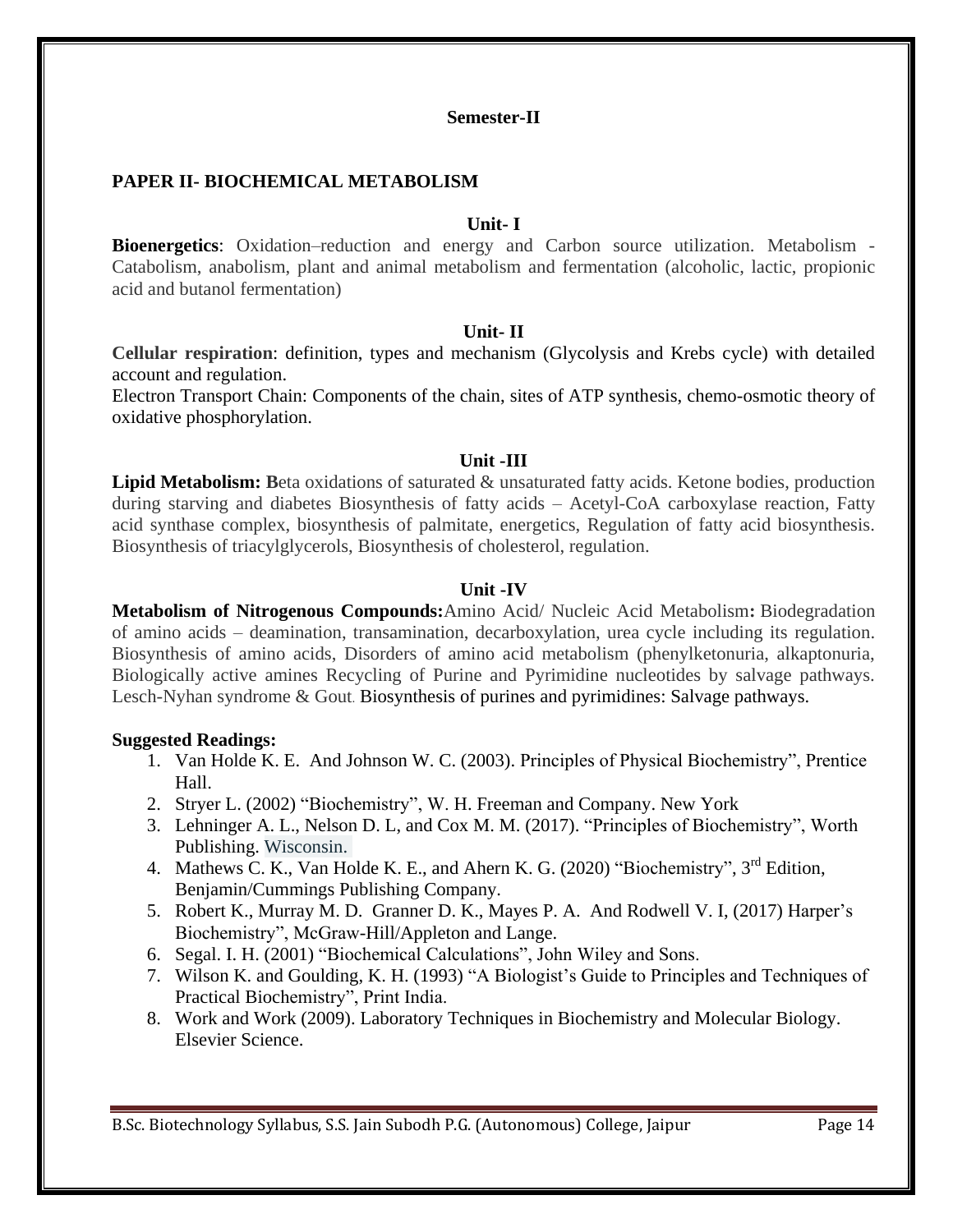#### **PAPER III-DEVELOPMENTAL BIOLOGY**

#### **Unit -I**

**Gametogenesis:** Sex gametes, spermatogenesis and oogenesis in mammals, fertilization (activation of sperm and egg– interaction of sperm and egg – Sequence of events in sperm entry – Egg surface changes.) Post–fertilization changes.

### **Unit –II**

**Embryo development:** Cell cleavage, pattern of cleavage, blastulation and gastrulation, germ cell migration and axis specification in vertebrate. Fate of ectoderm, mesoderm and endoderm.

### **Unit –III**

**Plant development:** Development of Microsporangium and Megasporangium, Pollination, Embryo - Embryo sac development and double fertilization in plants, seed formation and germination. Organization of shoot and root apical meristem and their development.

#### **Unit -IV**

**Unicellular models:** Sporulation in *Bacillus subtilis*, mating type switching in Yeast and aggregation and culmination in *Dictyostelium discoideum.*

- 1. Balinsky, B. I., (1981).. An Introduction to Embryology, 5 edition W. B. Saunders Co., Philadelphia
- 2. Berril, N. T., Karp, G., (1988). Development. Tata McGraw Hill Co., New York
- 3. Bruce M Carlson (2006). Patten's Foundation of Embryology,. Tata McGraw Hill Co.
- 4. Chattopadhyay, S. (2016). An Introduction to Developmental Biology, Books and Allied (P) Ltd, Kolkata. First Edition.
- 5. Gilbert, Scott's. (2014). Developmental biology. 10 edition Sinauer Association, Inc., Publishers.
- 6. Verma , P. S., Agarwal, V. K., and Tyagi., (1995). Chordate embryology, S. Chand & Co., New Delhi.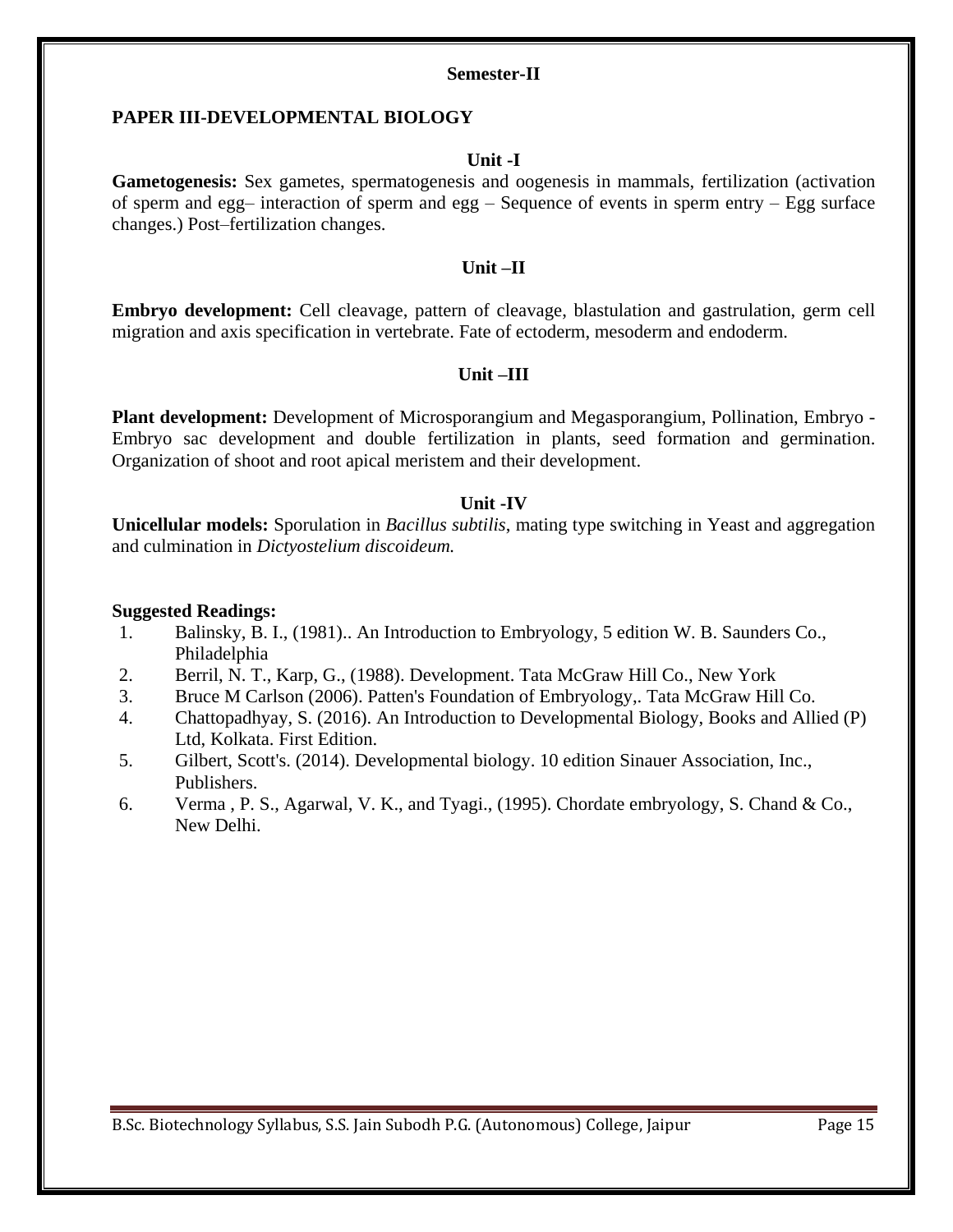## **Lab- Practicals Based on Theory Papers**

- 1. Mendel's law of genetics Mono and Dihybrid crosses.
- 2. Rearing morphology of Drosophila (mutant eye identification)
- 3. Observation of Genetic model organisms (Arabidopsis thaliana and Coenorrabditis elegans)- By Permanent slides
- 4. Identification of Barr body (blood cells)
- 5. Estimation of blood glucose by glucose oxidase method.
- 6. To identify lipids in given sample by thin layered chromatography.
- 7. Principles of Colorimetry:
	- a) Verification of Beer's law, estimation of protein.
	- b) To study relation between absorbance and % transmission.
- 8. DNA isolation by spooling from cheek cells/ fruits.
- 9. Study the permanent slide embryonic developmental stages of frog (Egg, cleavage , morula, blastula and gastrula).
- 10. Study of permanent slides of plant part section(root, stem and leaf)
- 11. Dissection of flower to study its various parts.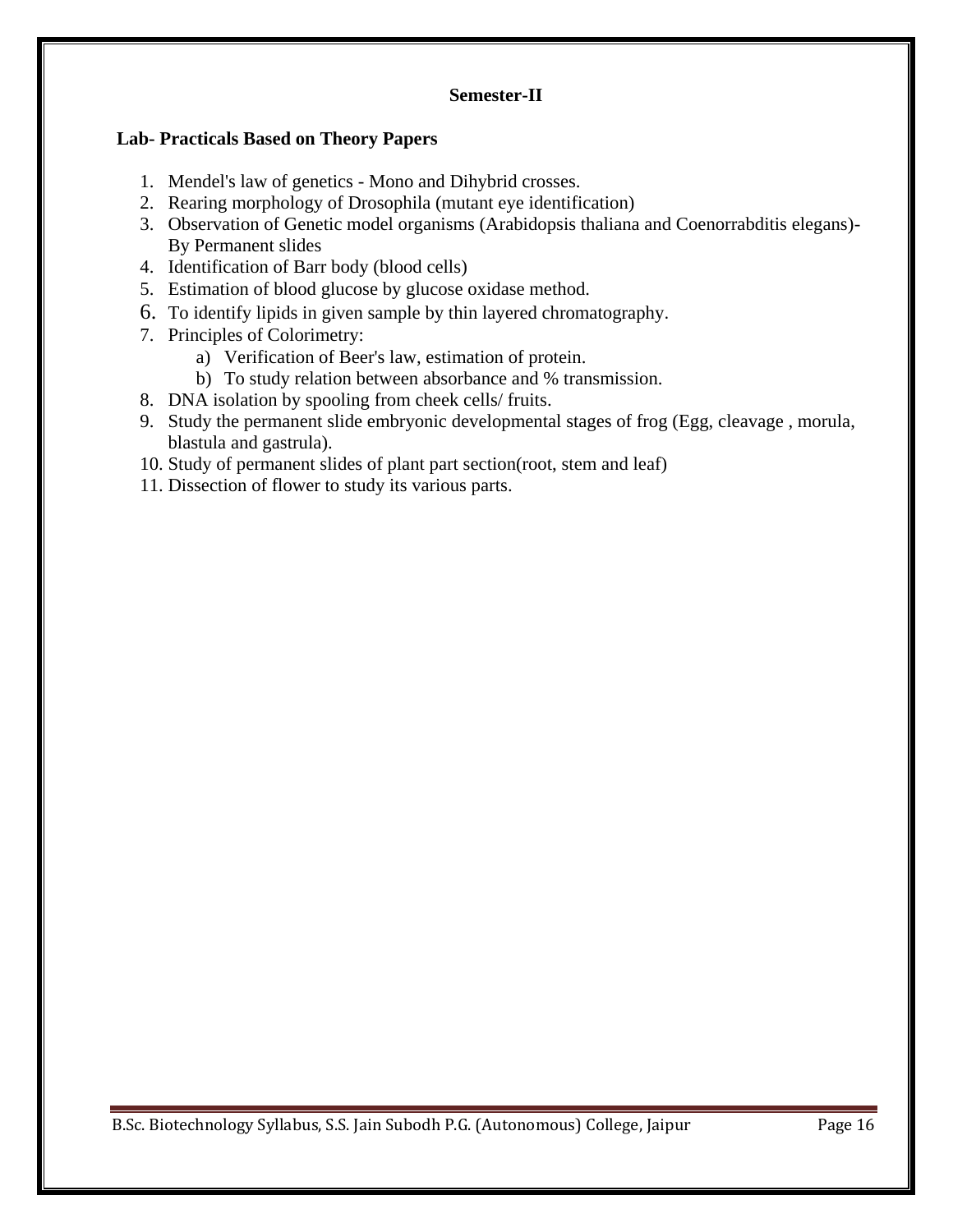## **PAPER I- MOLECULAR BIOLOGY**

### **Unit -I**

**DNA structure and replication:** DNA as genetic material, Structure of DNA, Types of DNA, Replication of DNA in prokaryotes and eukaryotes: Semiconservative nature of DNA replication, Bi directional replication, DNA polymerases, The replication complex: Pre-priming proteins, primosome, replisome, Rolling circle replication, Unique aspects of eukaryotic chromosome replication, Fidelity of replication.

#### **Unit -II**

DNA damage, repair and homologous recombination. DNA damage and repair: causes and types of DNA damage, mechanism of DNA repair: Homologous recombination: models and mechanism.

### **Unit -III**

**Transcription and RNA processing:** RNA structure and types of RNA, Transcription in prokaryotes: Prokaryotic RNA polymerase, role of sigma factor, promoter, Initiation, elongation and termination of RNA chains.

Transcription in eukaryotes: Eukaryotic RNA polymerases, transcription factors, promoters, enhancers, mechanism of transcription initiation, promoter clearance and elongation RNA splicing and processing: processing of pre-mRNA: 5' cap formation, polyadenylation, splicing, rRNA and tRNA splicing.

#### **Unit- IV**

**Regulation of gene expression and translation:** Regulation of gene expression in prokaryotes: Operon concept (inducible and repressible system), Genetic code and its characteristics, Prokaryotic and eukaryotic translation: ribosome structure and assembly, Charging of tRNA, aminoacyl tRNA synthetases, Mechanism of initiation, elongation and termination of polypeptides, Posttranslational modifications of proteins.

- 1. Chouhan R. (2018). Molecular Biology and Biotechnology. Second edition.CBH Publication, Jaipur.
- 2. Glick, B.R and Pasternak J.J (1998).Molecular biotechnology, Principles and application of recombinant DNA, Washington D.C. ASM press.
- 3. Howe. C. (1995). Gene cloning and manipulation, Cambridge University Press, USA
- 4. Karp. G (2002). Cell & Molecular Biology, 3rdEdition, John Wiley & Sons; I
- 5. Lewin, B., (1997). Gene VII New York, Oxford University Press.
- 6. Rigby, P.W.J. (1987) Genetic Engineering Academic Press Inc. Florida, USA.
- 7. Sambrook et al (2000) Molecular cloning Volumes I, II & III, Cold spring Harbor Laboratory Press New York, USA
- 8. Walker J. M. and Ging old, E.B. (1983). Molecular Biology & Biotechnology (Indian Edition) Royal Society of Chemistry U.K.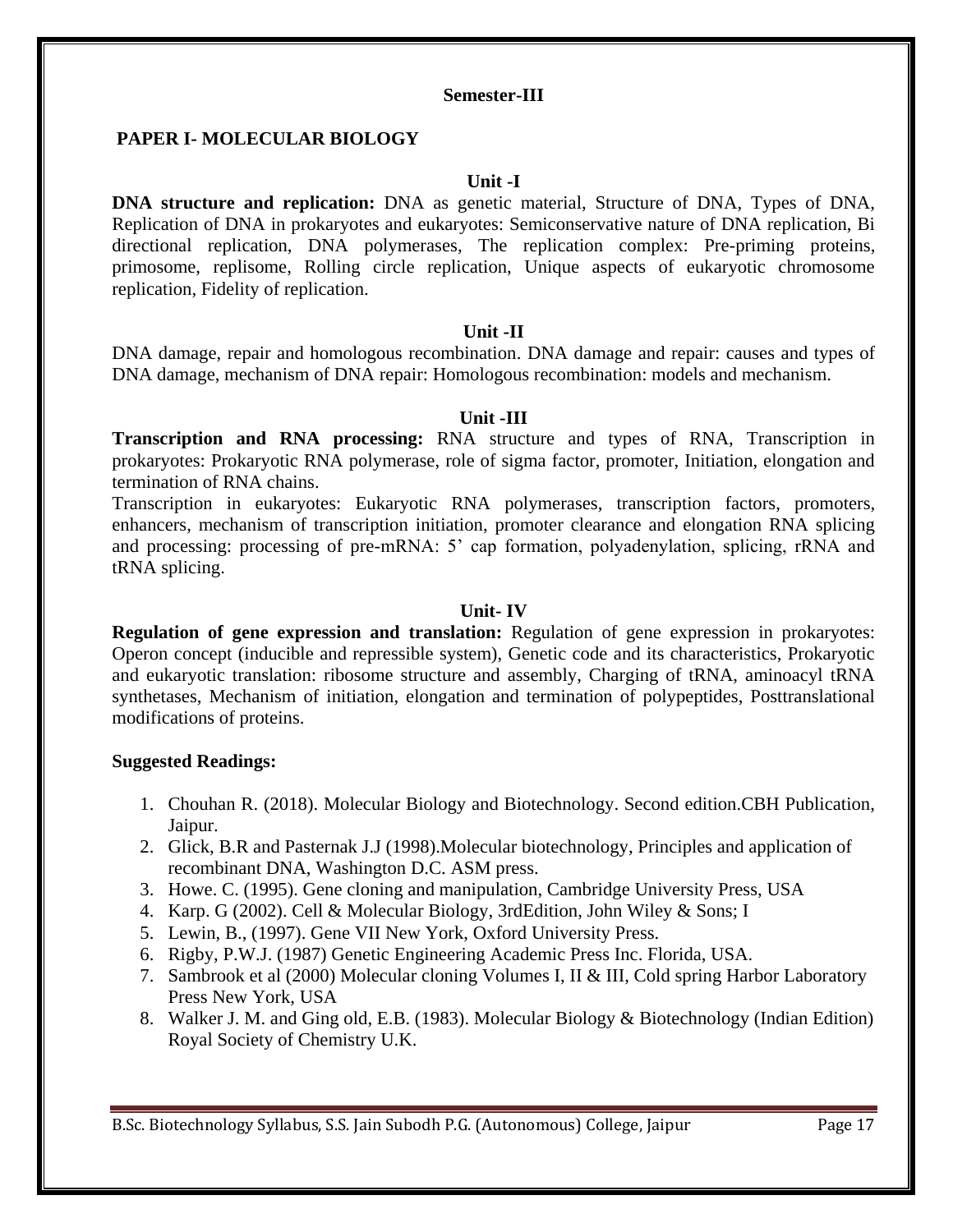## **PAPER II- GENERAL MICROBIOLOGY**

## **Unit - I**

**Fundamentals, History and Evolution of Microbiology**: Classification of microorganisms: Microbial taxonomy, criteria used including molecular approaches, Microbial phylogeny and current classification of bacteria.

**Microbial Diversity**: Distribution and characterization Prokaryotic and Eukaryotic cells, Morphology and cell structure of major groups of microorganisms e.g. Bacteria, Algae, Fungi, Protozoa and Unique features of viruses.

#### **Unit- II**

**Cultivation and Maintenance of microorganisms**: Different nutritional categories of microorganisms, different methods of isolation (Streak plate, pour plate spread plate method), Purification and preservation of Micro-organisms.

### **Unit -III**

**Microbial growth**: Growth curve, Generation time, synchronous batch and continuous culture, measurement of growth and factors affecting growth of bacteria.

**Microbial Metabolism**: Metabolic pathways, amphi-catabolic and biosynthetic pathways.

**Bacterial Reproduction**: Transformation, Transduction and Conjugation. Endospore and sporulation in bacteria.

### **Unit -IV**

**Control of Microorganisms**: By physical, chemical and chemotherapeutic Agents.

**Water Microbiology**: Bacterial pollutants of water, coliforms and non-coliforms. Sewage composition and its disposal.

**Food Microbiology**: Important microorganism in food Microbiology: Moulds, Yeasts, bacteria. Major food-borne infections and intoxications, preservation of various types of foods. Fermented Foods.

## **Suggested Readings:**

- 1. Alexopoulos CJ, Mims CW, and Blackwell M. (1996). Introductory Mycology. 4 th edition. John and Sons, Inc.
- 2. Jay JM, Loessner MJ and Golden DA. (2005). Modern Food Microbiology. 7thedition, CBS Publishers and Distributors, Delhi, India.
- 3. Kumar HD. (1990). Introductory Phycology. 2nd edition. Affiliated East Western Press.
- 4. Madigan MT, Martinko JM and Parker J. (2009). Brock Biology of Microorganisms.  $12<sup>th</sup>$  edition. Pearson/Benjamin Cummings.
- 5. Pelczar MJ, Chan ECS and Krieg NR. (1993). Microbiology. 5th edition. McGraw Hill Book Company.
- 6. Stanier RY, Ingraham JL, Wheelis ML, and Painter PR. (2005). General Microbiology.  $5<sup>th</sup>$ edition. McMillan.
- 7. Tortora GJ, Funke BR, and Case CL. (2008). Microbiology: An Introduction. 9 th edition. Pearson Education.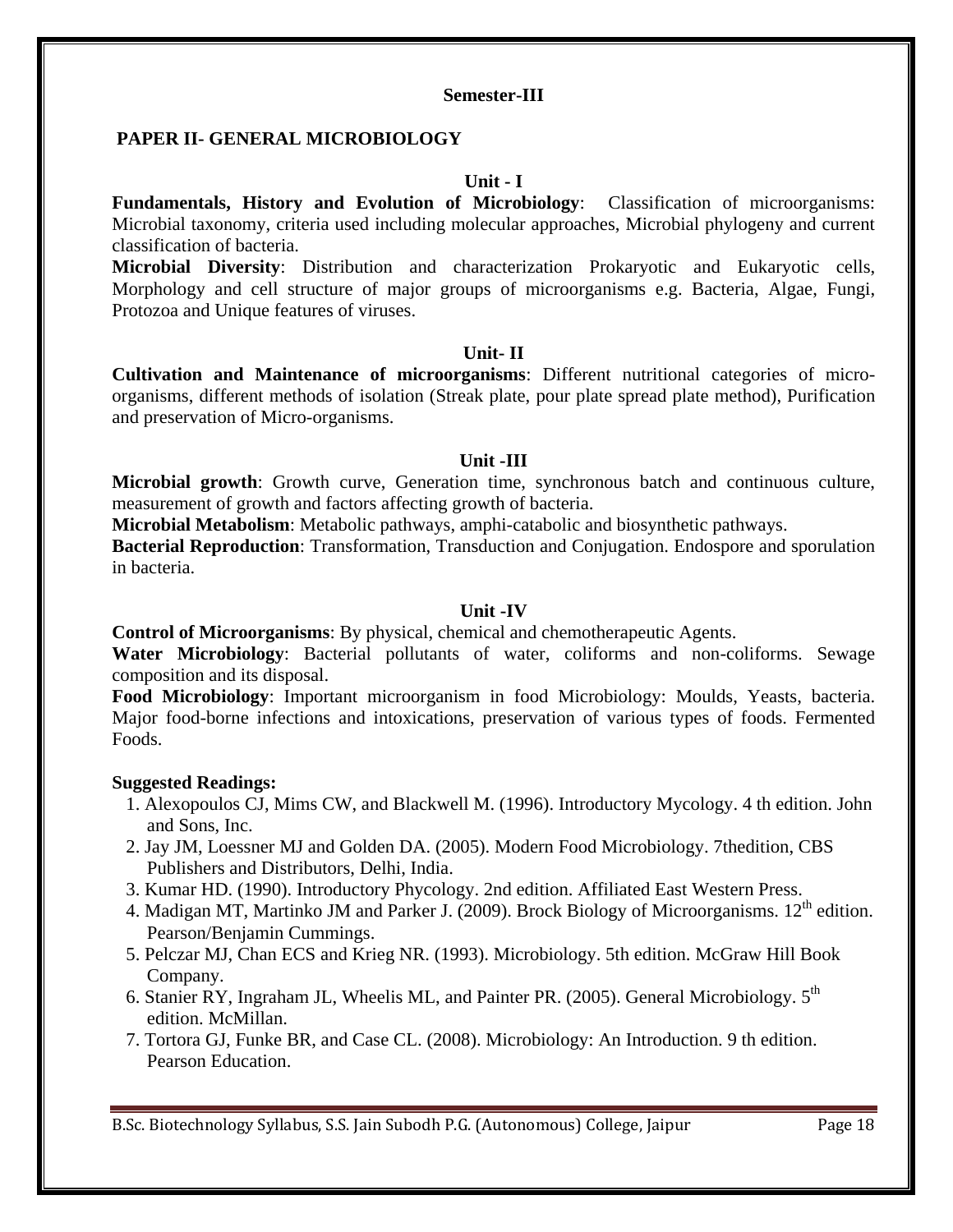## **Paper III- BIOPHYSICS AND BIOCHEMISTRY**

## **Unit -I**

**Biophysics**: Introduction, Application and scopes.

**Bioenergetics**: Entropy, Biochemical equilibria, Dissociation and association constants, pH and buffers.

**Chemical bonding:** Ionic bond, covalent bond, hydrogen bond, peptide bond, Vander walls forces, Principles of thermodynamics.

**Interactions in biological systems**: Intra and intermolecular forces, Electrostatic and hydrogen bonds, Disulfide bridges, Hydrophobic and hydrophilic molecules and forces, Water and weak interactions, Debye-Huckel theory.

## **Unit -II**

**Amino acids**: Classification and properties due to intra, centre and side-chain and functions.

Proteins: Classification based on structure and functions, structural organization of proteins (Primary, secondary, tertiary and quaternary structure).

## **Unit - III**

**Carbohydrates:** Structure, properties and classification with examples, Carbohydrates as a source of Energy.

**Lipids:** Definition, Structure, properties and classification and functions.

## **Unit- IV**

**Enzymes:** Introduction, classification, enzyme kinetics, factors influencing enzyme activity, co-Enzymes and co-factors.

**Vitamins:** Introduction, types, water soluble and fat-soluble vitamins, Dietary source and functions. **Hormones**: Introduction, Classification and there Functions (Steroid hormones, & Glucocortocoid hormones)

- 1. Narayanan, P (2000) Essentials of Biophysics, New Age Int. Pub. New Delhi.
- 2. Bliss, C. J. K. (1967) Statistics in Biology, Vol. I McGraw hill. New York.
- 3. Campbell R. C. (1974) Statistics for Biologists, Cambridge University, Press, Cambridge
- 4. Daniel (1999) Biostatistics (3rd edition) Panima Publishing, Compotation
- 5. D. L. Lehninger (2017). Principles of Biochemistry (seventh edition) Macmillan Publishers
- 6. L. Ubret. Stryer (2018).Biochemistry- Freeman International Edition.
- 7. Deb A. C. (2001). Fundamental of Biochemistry, Publisher: New Central Book Agency, Kolkata
- 8. Soni P. L. (2017)Textbook of Organic Chemistry (A Modern approach), Sultan Chand and Sons, Publishers.
- 9. Roger L.P. Adams, John T. Knower and David P. Leader (1992). The Biochemistry of Nucleic acid-tenth Edition- Chapman and Hall Publications.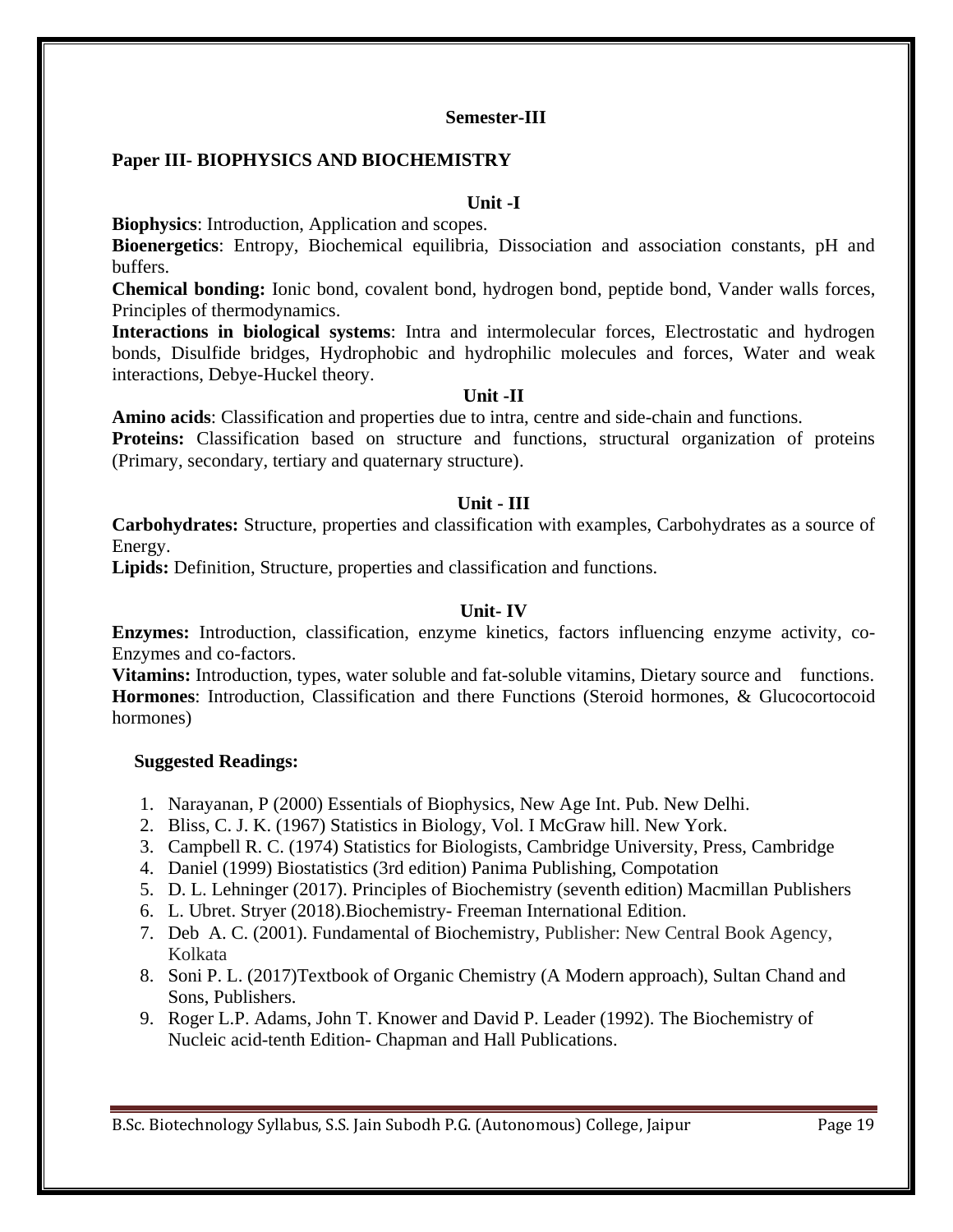## **Lab- Practicals Based on Theory Papers**

- 1. Introduction to basic laboratory instruments and equipments- Autoclave, Centrifuge, pH meter, Micropipettes, Digital balance, Homogenizer, Electrophoresis.
- 2. Demonstration of Bacterial growth curve.
- 3. Demonstration of TDP and TDT.
- 4. Agarose gel electrophoresis of genomic DNA & plasmid DNA
- 5. Staining methods: simple staining, Gram staining, spore staining, negative staining, capsule staining, acid fast staining
- 6. Preparation of media & sterilization methods, Methods of Isolation of bacteria from different sources (Air, water and soil)
- 7. Qualitative tests of Sugars, amino acids and lipids
- 8. Separation of amino acids by paper chromatography,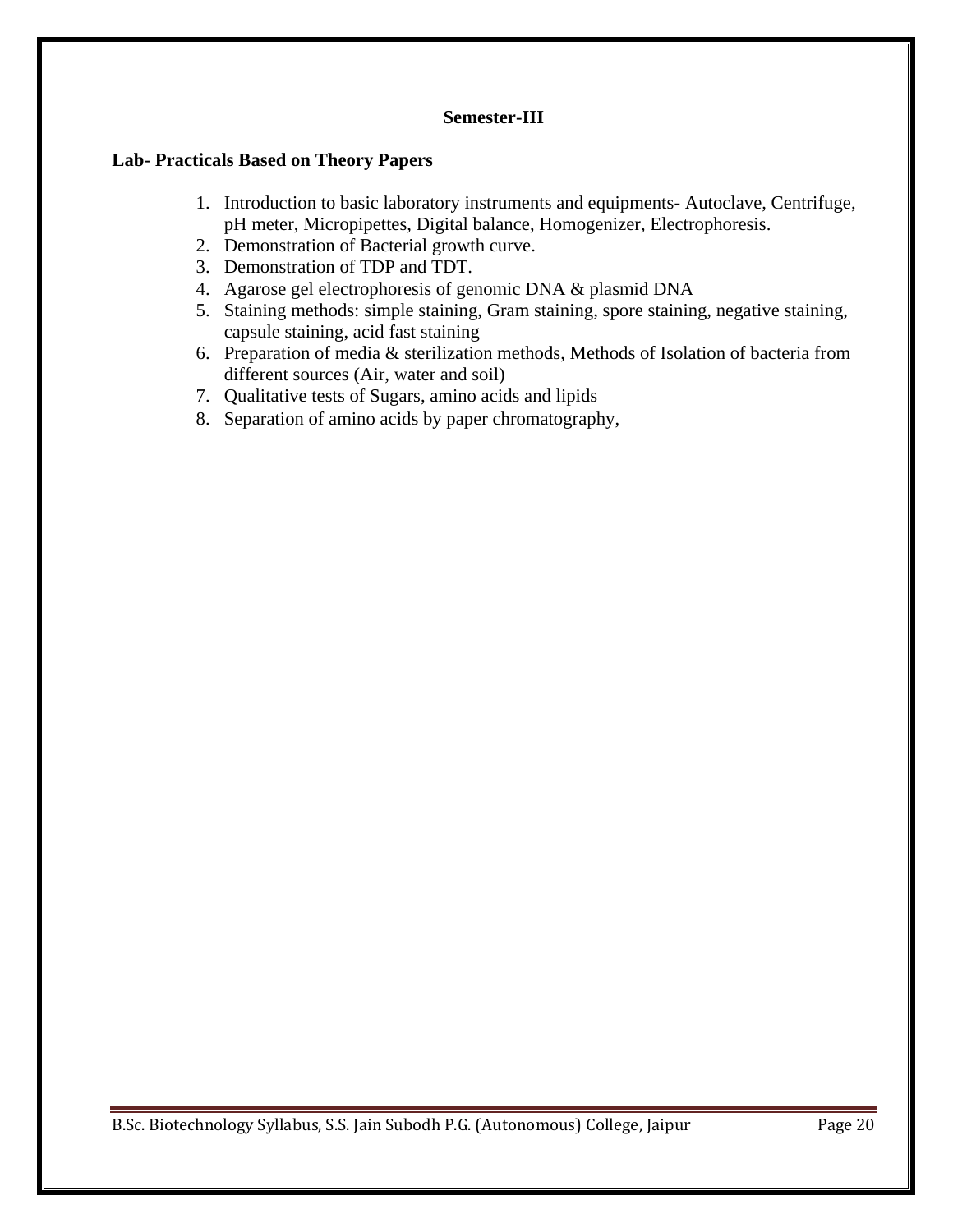## **B. Sc. Biotechnology Semester- IV**

### **PAPER I- RECOMBINANT DNA TECHNOLOGY**

#### **Unit –I**

**Recombinant DNA Tool**: Enzymes used in genetic engineering: Exonucleases, endonucleases - S1 nuclease, restriction endonucleases; ligases, polymerases, reverse transcriptase, terminal deoxy nucleotidyl transferases, kinases, alkaline phosphatase. PCR technique and its application.

#### **Unit –II**

**Gene transfer Strategy and biology of cloning vectors**: Plasmids, lambda bacteriophage, cosmids, M13bacteriophage, phagemid, *Agrobacterium tumifaciens*: binary and cointegration vector strategy. Cloning host: bacteria, fungi and Plant.

#### **Unit -III**

**Principles of recombinant DNA technology**: Construction of recombinant DNA, rDNA expression, genomic and complimentary DNA (c-DNA) libraries, detecting expression of foreign genes. Application of r-DNA technology: Medicine, industry, agriculture, livestock, improvement, environmental protection.

#### **Unit- IV**

**Transposons:** Definition**,** types and classification with mechanism. **Strategies for production of recombinant molecules**: Design the vector for the over expression of recombinant proteins, Selection of suitable promoter sequences, ribosome binding sites, transcription terminator, fusion protein tags, purification tags and Plasmid copy number.

#### **Suggested Readings:**

- 1. Brown T. A., (2008). Genomes. 3rd Edition. New York: Garland Publishing Co. New York: Garland Science.
- 2. Dubey. R. C. A (2018) Text Book of Biotechnology. S. Chand & Co Ltd, New Delhi.
- 3. Primrose, S. B. and Twyman, R. M., (2006). Principles of Gene Manipulation and Genomics 7<sup>th</sup> Edition. Blackwell Publishing Company.
- **4.** Satyanarayana, U. (2008). Biotechnology, Books and Allied (P) Ltd .Kolkata
- 5. Tvan, R. S. (1997). Recombinant gene expression protocols. Human Press Inc., Tokiwa
- 6. Work and Work (2009). Laboratory Techniques in Biochemistry and Molecular Biology. Elsevier Science.
- 7. Aneja. K. R. (2007). Laboratory Manual of Microbiology and Biotechnology, New Age International Publisher.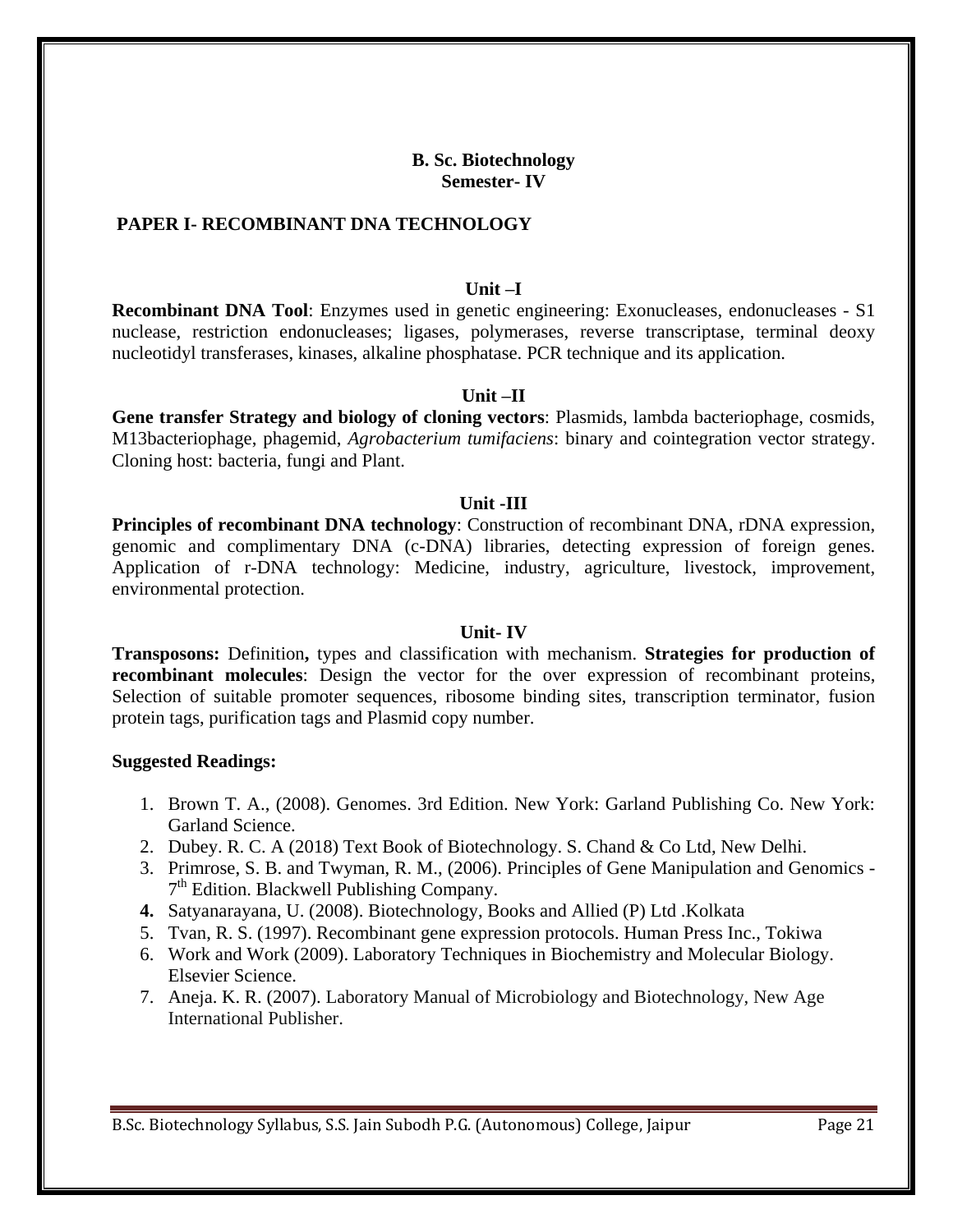## **B. Sc. Biotechnology Semester-IV**

### **PAPER II- IMMUNOLOGY**

### **Unit -I**

**Immune system, Organs and cells of immune system:** Historical perspective and terminologies, Innate immune response and its role in protection, Adaptive immune response - Humoral and cellular component of immune response, complement system, cytokines, interferons; Innate v/s Adaptive immune response, hematopoiesis, Cells and organs of the immune system (primary and secondary lymphoid organ).

#### **Unit -II**

**Antigen and Antibody structure and classes:** Characteristics of antigen, antigen and immunogen, Epitopes, Haptens, adjuvants, Structure, Function and classification of immunoglobulins. Antigenantibody reactions, agglutination and precipitation, complement fixing test, ELISA, RIA and hybridoma technology.

### **Unit -III**

**Antigen processing and Presentation:** Major Histocompatability Complex, Structure, types and function of MHC, Immune cells: T-cell maturation, activation and differentiation, B-cell maturation, activation and differentiation.

#### **Unit -IV**

**Diseases related to immune system:** Immunodeficiency diseases (AIDS), autoimmune diseases: Organ specific disease (e.g. Myasthenia gravis), and systemic autoimmune diseases (e.g. Rheumatism), hypersensitive reactions, Transplantation immunology: Graft rejection, Evidences and mechanism, prevention of graft rejection and Immunosuppressive drugs.

#### **Suggested Readings:**

1. Kuby, RA Goldsby, Thomas J. Kindt, Barbara, A. Osborne, (2006). "Immunology" 6th Edition, Freeman.

2. Janeway *et al., (*2012) "Immunobiology" 4th Edition, Current Biology Publications.

3. Paul, (2012)"Fundamental of Immunology, 4th edition", Lippencott Raven

4 Roitt I. (2017). Essential Immunology. Wiley Blackwell, London U.K.

5. S.C. Rastogi (1996). "Immunodiagnostics" New Age, Rastogi Publication. Meerut,

6. Pelczar, M. J., Chan, E. C. S. Kreig and NR (2001). "Microbiology" McGraw Hill Education; 5 edition. Noida, Uttar Pradesh, India

7. Satyanarayana, U. (2008). Biotechnology, Books and Allied (p) Ltd, Kolkata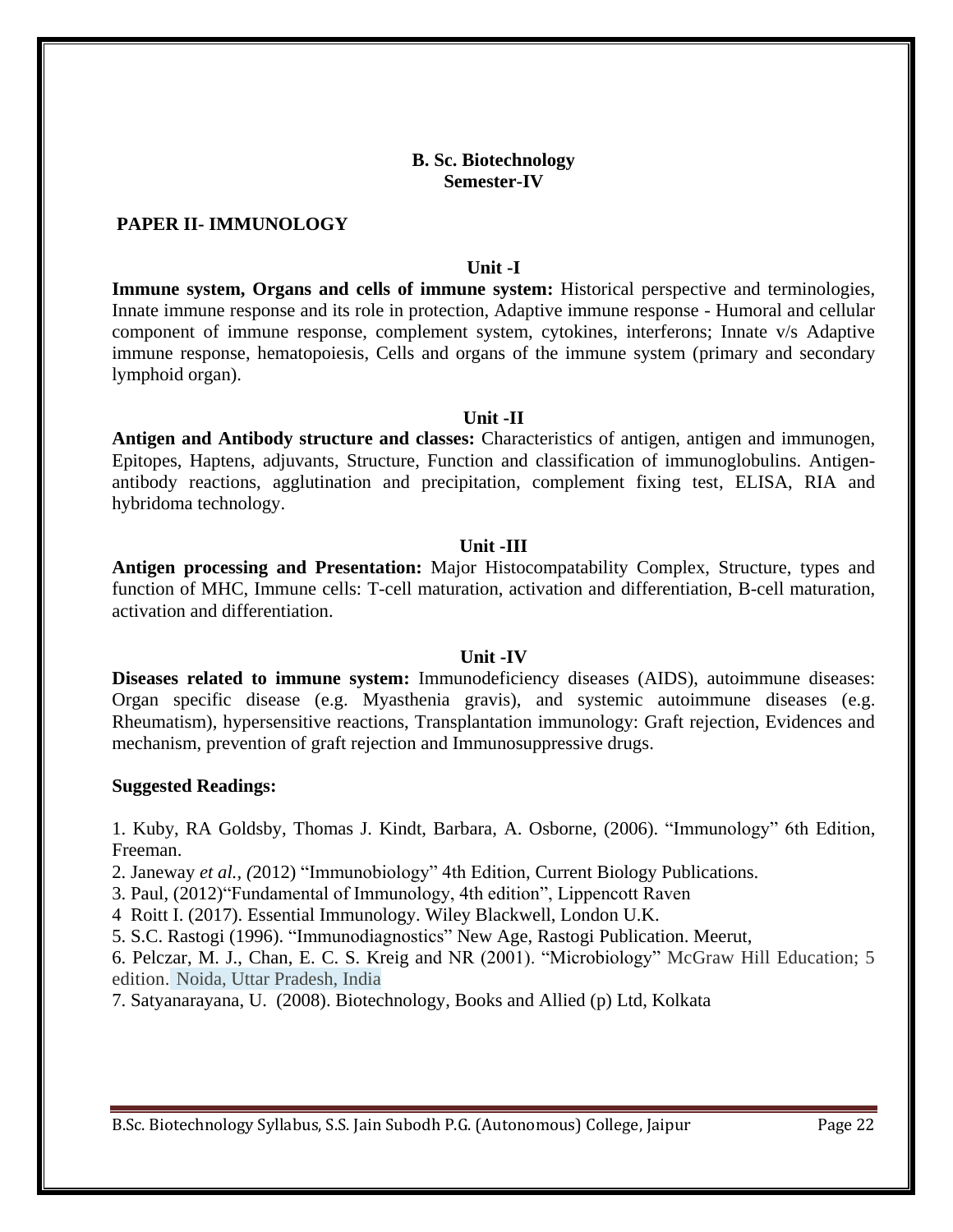## **B. Sc. Biotechnology Semester-IV**

## **PAPER III-ENVIRONMENTAL AND AGRI BIOTECHNOLOGY**

#### **Unit -I**

**Introduction to environmental biotechnology**: Importance of biotechnology in environmental protection. Biodiversity, ecosystem and population diversity. Environmental hazards. Global environment issues: Ozone depletion, greenhouse effect, acid rain, sea level rise, global warming.

#### **Unit -II**

**Xenobiotics. Biomass utilization**: Bioremediation, bioleaching, biodegradation, biostimulation, bioaccumulation, bioaugmentation and biomagnifications. Sewage water treatment and soil waste management.

#### **Unit –III**

**Biotechnological methods of pollution detection**: Bioassay, biosensors and biological indicators. Assessment of water and wastewater quality: COD, DO and BOD. Indication of faecal pollution and MPN and MF technique for coliform bacteria.

#### **Unit- IV**

Introduction and applications of GM Crops: (Bt- Cotton; and golden rice), Global area of biotech crops. Introduction to organic farming, green manure production, soil fertility and management. Role of earthworms in soil structure, and productivity, Cost-benefit analysis of vermi-composting. *In-vitro* propagation and Conservation of forest and medicinal plants

- 1. Chatterji A. K. (2011). Environmental Biotechnology.Third edition. PHI Learning Pvt Ltd. New Delhi.
- 2. Singh. B. D. (2018).Text book of Biotechnology.
- 3. Dubey. R. C. (1993). A Text Book of Biotechnology. S. Chand & Co Ltd, New Delhi.
- 4. Das H. K. (2004). Text book of Biotechnology .Wiley Publication..Wiley India Pvt. Limited,
- 5. Casida. L.E. (1968). Industrial Bitechnology. New Age International Pub. (P) Limited,
- 6. Satya and Das. (2010). Essential Biotechnology PeePee Publishers and Distributors Pvt. Limited, India
- 7. Satyanarayana U. (2008). Biotechnology, Books and Allied (p)Ltd Kolkata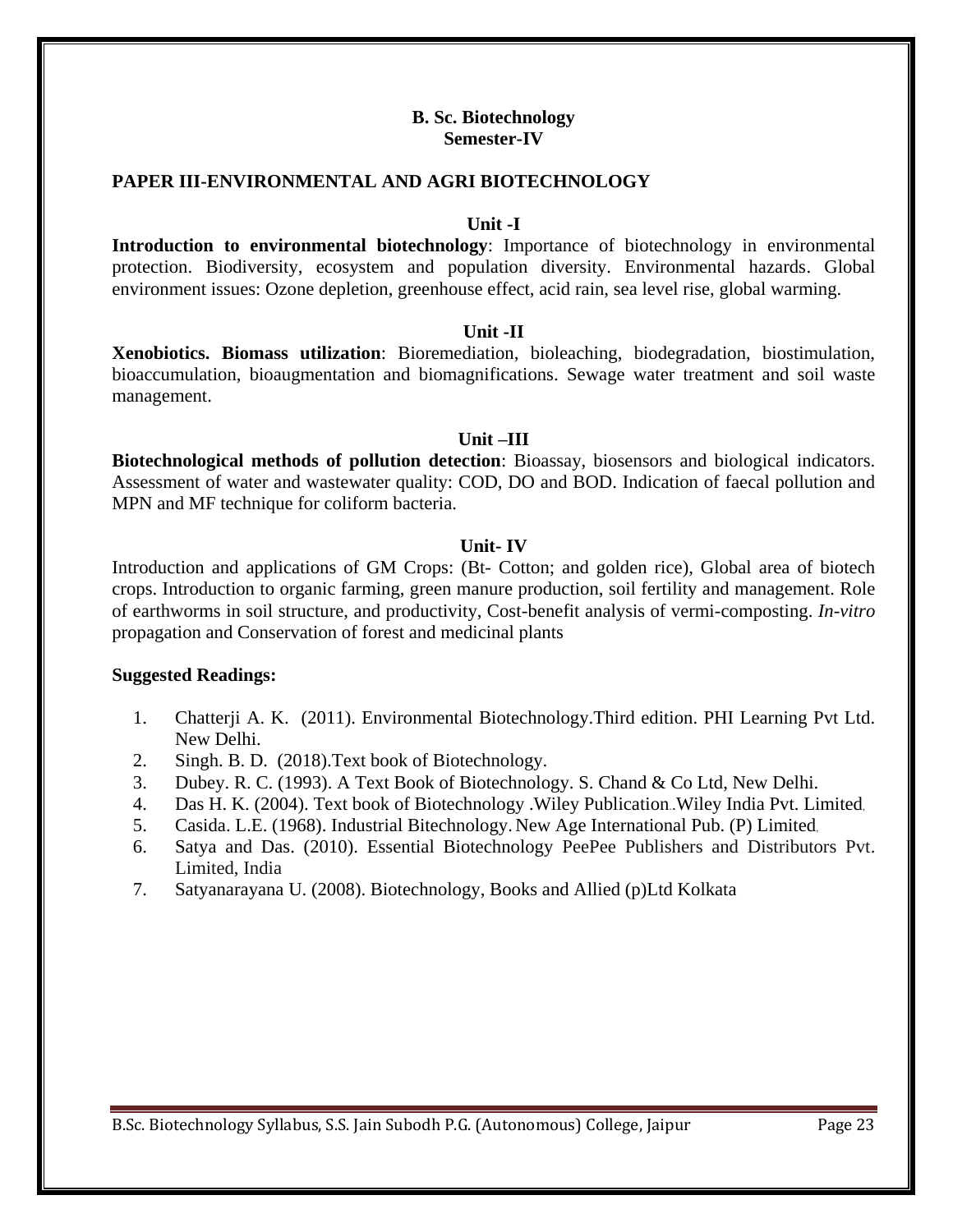## **B. Sc. Biotechnology IV Semester**

## **Lab- Practicals based on theory Papers**

- 1. Isolation of plasmid DNA and size analysis
- 2. Isolation of chromosomal DNA from bacterial cells.
- 3. Transformations of recombinants in *E.coli* (Preparation of competent cells).
- 4. Selection & screening of r-DNA antibiotic resistance, blue white colony.
- 5. Study different organs of immune system.
- 6. Determine the blood group types and Rh factor of a blood sample.
- 7. Study the immunodiffusion technique by Single Radial Immunodiffusion.
- 8. Study the reaction pattern of an antigen with a set of antibodies by Ouchterlony Double Diffusion method.
- 9. To learn the technique of Immunoelectrophoresis.
- 10. To learn the technique of Dot ELISA for the detection of an antigen.
- 11. To determine the antigen concentration by Antigen Capture ELISA method.
- 12. Study of Soil Microbes
- 13. Analysis of soil pH, moisture content, water holding capacity, percolation, capillary action.
- 14. MPN test for coliform bacteria in water.
- 15. Water analysis: BOD, DO and COD.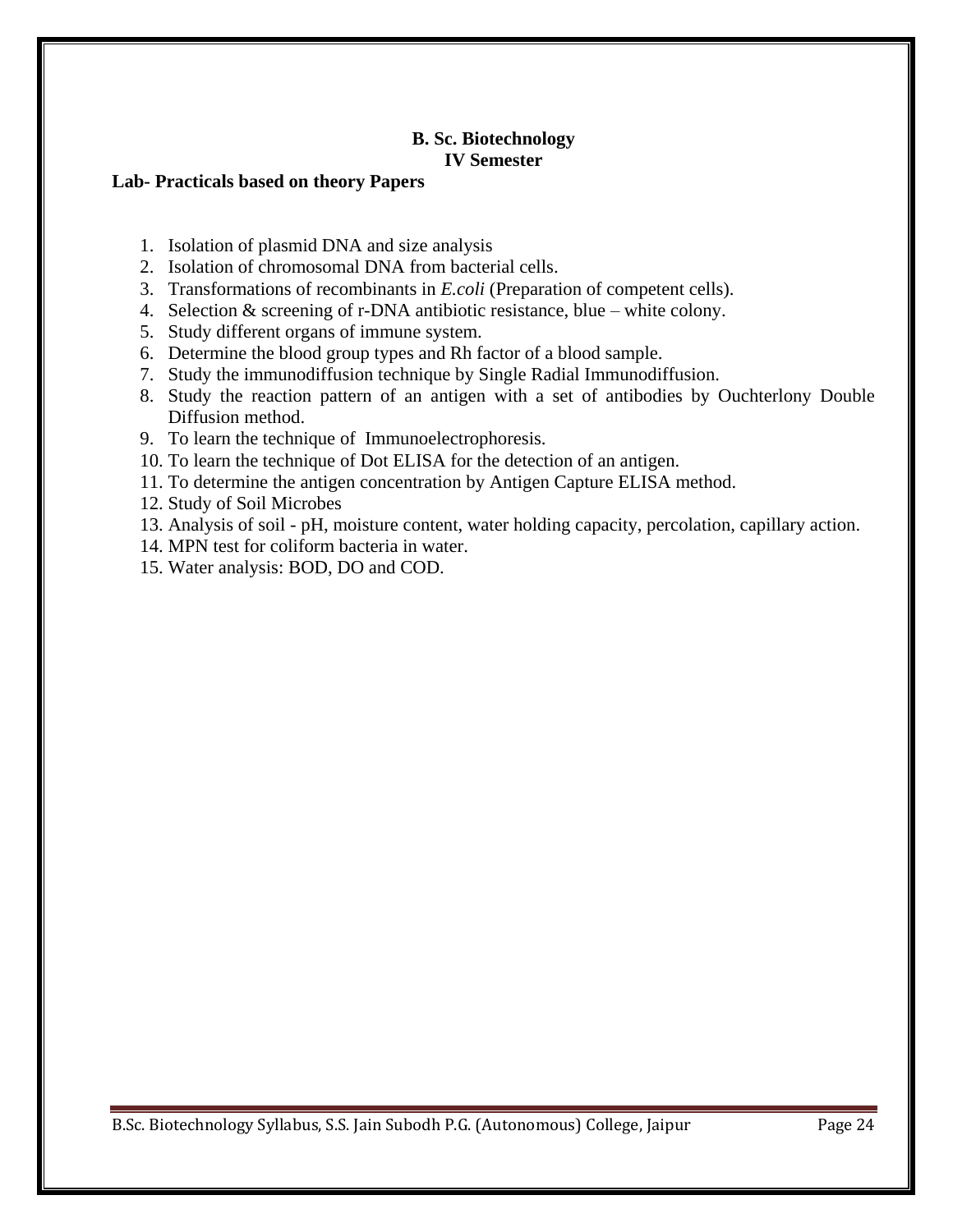### **B. Sc. Biotechnology Semester-V**

## **PAPER I- ANIMAL BIOTECHNOLOGY**

#### **Unit-I**

**Introduction to animal biotechnology**: Definition, history, importance and scope of animal biotechnology. Applications of animal biotechnology. Various techniques of animal cell and tissue culture, culture media, growth factors and laboratory facilities.

#### **Unit- II**

**Gene manipulation of animals**: Animal viral genome, animal cloning vectors. Gene transfer methods in eukaryotic systems - retroviral vector method, DNA microinjection method, engineered embryonic stem cell method. Selection of clones by using different methods.

#### **Unit- III**

**Characterstics of cells in culture**: Contact inhibition, anchorage dependence, cell-cell communication. Primary culture, immortal cells, cell lines. Maintenance of cell lines in the laboratory. Tissue engineering.

#### **Unit -IV**

**Transgenic animals:** Introduction, method and application of transgenic animals. Production of transgenic mice, rabbits, fish, sheep. Transgenic animals as bioreactors- recombinant proteins produced by animal bioreactors. Transgenic animals as models of human diseases. Xenotransplantation. Embryo transfer technologies in cattle and its application.

#### **Essential Readings:**

- 1. Dubey R. C., (2018). A Text Book of Biotechnology. S. Chand & Co Ltd, New Delhi.
- 2. Gangal S., (2010). Animal Tissue culture. Second edition. University Press (India) PvtLtd. Hyderabad.
- 3. Ranga, M. (2006). Animal Bioteclmology, Studam publishers.
- 4. Sasidhara, R. (2006). Animal Biotechnology, MJP Publishers.
- 5. Satya and Das (2005). Essential Biotechnology for students. Pee Pee Publishers. New Delhi
- 6. Shivangi Mathur (2012). Animal cell and tissue culture. Agrobios Publisher, India
- 7. Sverdrup H.U.,(1942). Oceans & their Physics, Chemistry & Biology –Johns & R. H. Fleming, Prentice Hall Inc.
- 8. Satyanarayana, U. (2008). Biotechnology, Books and Allied (p) Ltd, Kolkata.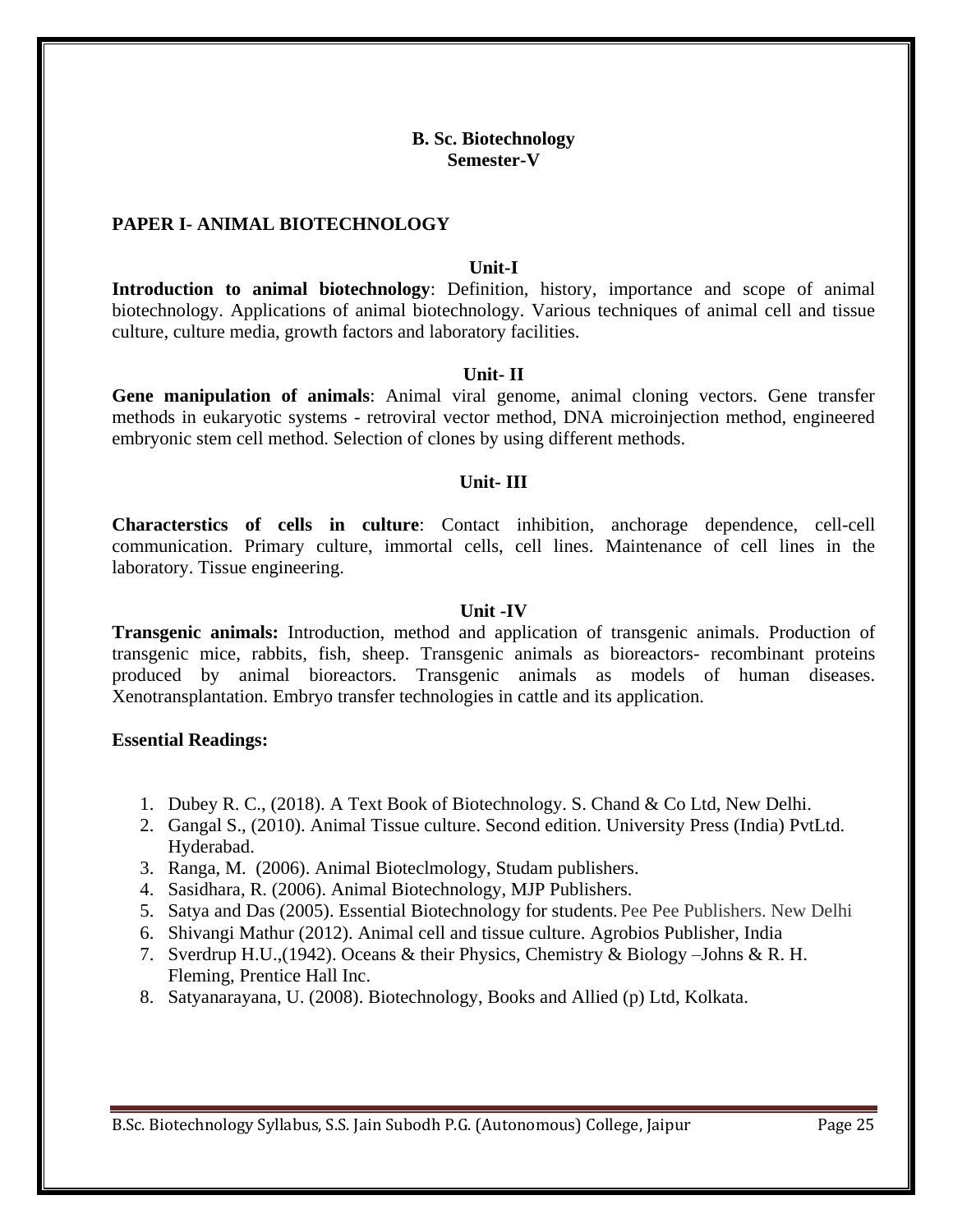### **Semester -V**

### **PAPER II- PLANT BIOTECHNOLOGY**

### **Unit -I**

**Introduction to Plant Biotechnology**: Definition. History and development of plant biotechnology. Modern trends in plant biotechnology. Various techniques of plant cell and tissue culture, culture media, growth factors and laboratory facilities.

#### **Unit –II**

**Callus and suspension culture:** initiation and maintenance and signal cell clone. Tissue and micropropagation, callus formation, regeneration, production of haploids, protoplast culture and somatic hybridization.

### **Unit- III**

**Gene transfer in plants using Agrobacterium**: Ti plasmids, transfer of T-DNA, Direct gene transfer in plants: Physical (Particle gun delivery, electroporation, microinjection, macroinjection, electroinjection, fiber mediated DNA delivery, Laser induced DNA uptake, Sonication) and Chemical methods of gene transfer (Poly ethylene glycol, Poly vinyl alcohol, Calcium phosphate). Bt. Cotton.

#### **Unit -IV**

Production of transgenic plants and their applications: Improving agronomic traits – genetic manipulation of plants for salt resistance, herbicide resistance, fungi and virus resistance, insect and other pest resistance. Modification of production traits - delayed fruit ripening, improving seed storage proteins.

- 1. Chawla, (2003). Introduction to Plant Biotechnology (2 edn) Oxford and IBH Publishers
- 2. Chrispeel M.J, Sadava D.E, (1994). Revised edition, Plants, Genes and Agriculture, Jones and Barlett Publication, Boston.
- 3. R. Keshava Chandran and K.V. Peter. (2008).Plant Biotechnology. First edition. University Press (India) Pvt. Ltd, Hyderabad.
- 4. R.C. Dubey, (2006). A Text Book of Biotechnology. S.Chand & Co Ltd, New Delhi.
- 5. Ramawat K.G , (2003). Plant Biotechnology, S. Chand and Co, Edition 2
- 6. Satyanarayana . U, (2008). Biotechnology, Books and Allied (p) Ltd.
- 7. Aneja. K.R. (2007). Laboratory Manual of Microbiology and Biotechnology, New Age International Publisher.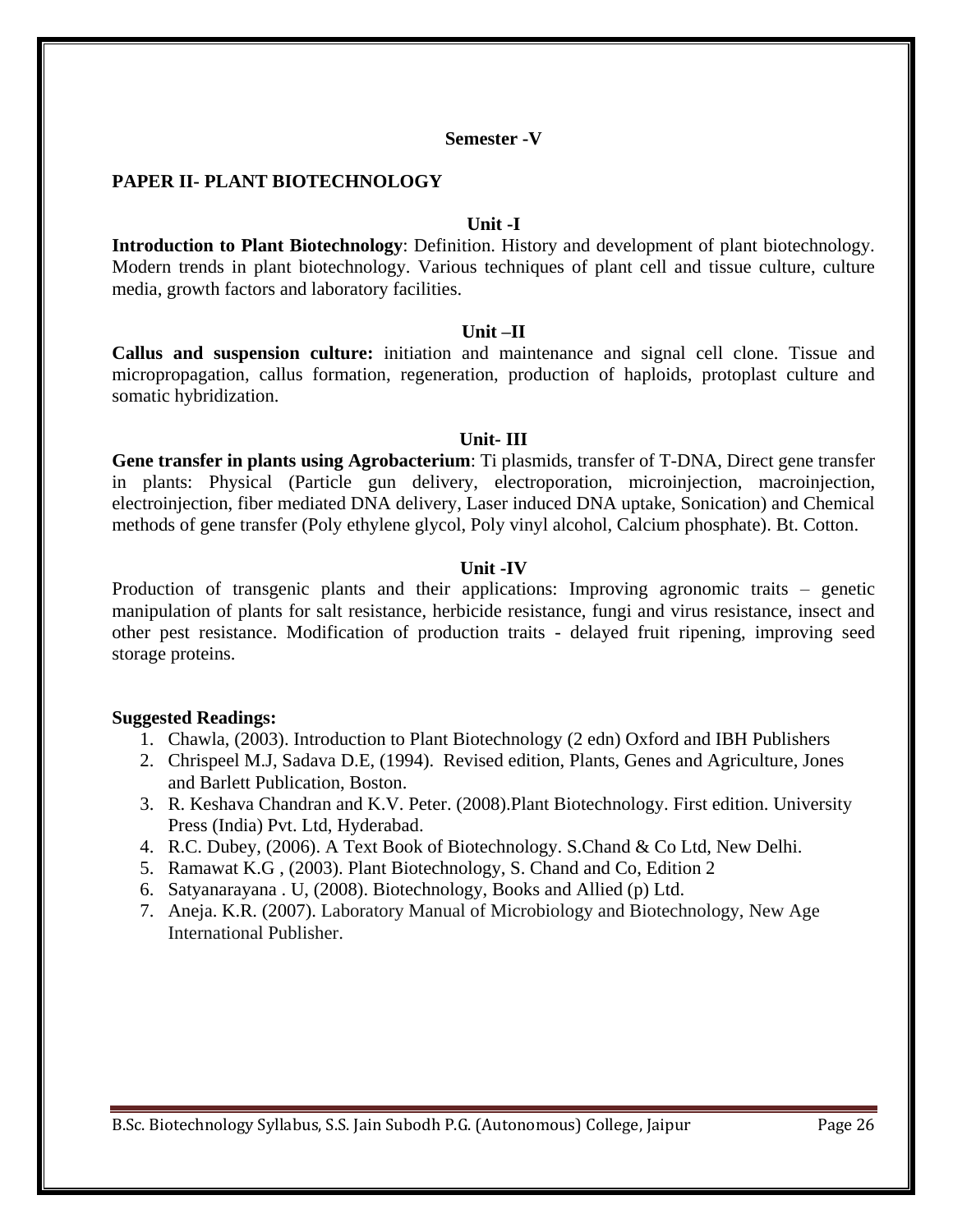### **Semester -V**

### **Paper III- Biostatistics and Computer Application**

#### **Unit –I**

**Introduction to Basic Statistics**: Types of data, primary and secondary, Collection and Classification of Data, tabulation, Types of Numerical Data, Frequency Distribution, Population and Sampling, Representation of Data. Line chart, Bar diagram, Pie chart, Histograms, Frequency Polygons.

#### **Unit- II**

**Measures of Central Tendencies:** Mean, median, mode, Measures of Dispersion, Standard Deviation, Coefficient of Variation, Probability. Concept of t-test hypothesis. Application of t-test statistics to biological problems/ data.

#### **Unit- III**

**Basic Computers Introduction**: Characteristics of Computers, Classification of Computers, Binary Number System .Computer Software, Computer languages, Concept of assembler, interpreter, linker and compiler. Uses of MS DOS commands: Basic Concept of internal & external Commands, File commands, copying, erasing, renaming and displaying files.

#### **Unit -IV**

**Microsoft Word:** Concept of the toolbar, Character, paragraph & document formatting, drawing tool- bar, Header footer, document editing, page setup, short cut keys, text and graphics.

**Data Communications and Computer Networks**: Basic Elements of a Communication System, **The Internet**: Brief History, Its basic Services, WWW & browsers, internet search engines, introduction to internet. Microsoft power point: slide presentation. Slide layout & design, custom animation and slide transition.

- 1. Anita Goel, (2010). Fundamentals of Computers; Forthcoming title in Pearson-Education.1st edition
- 2. Campbell R C (1989). Statistics for Biologist, Cambridge University Press,.
- 3. Khan (1999). Fundamentals of Biostatistics, , Publishing Corporation,
- 4. Swardlaw A. C. (1985). Practical statistics for Experimental Biologists, , John Wiley and Sons Inc.,
- 5. V Rajaraman,(2014). Fundamentals of Computers, Fourth Edition, PHI.
- 6. W W. Daniel, (1995). Biostatistics: A Foundation for Analysis in Health Sciences, (6th edition), John Wiley and Sons Inc.,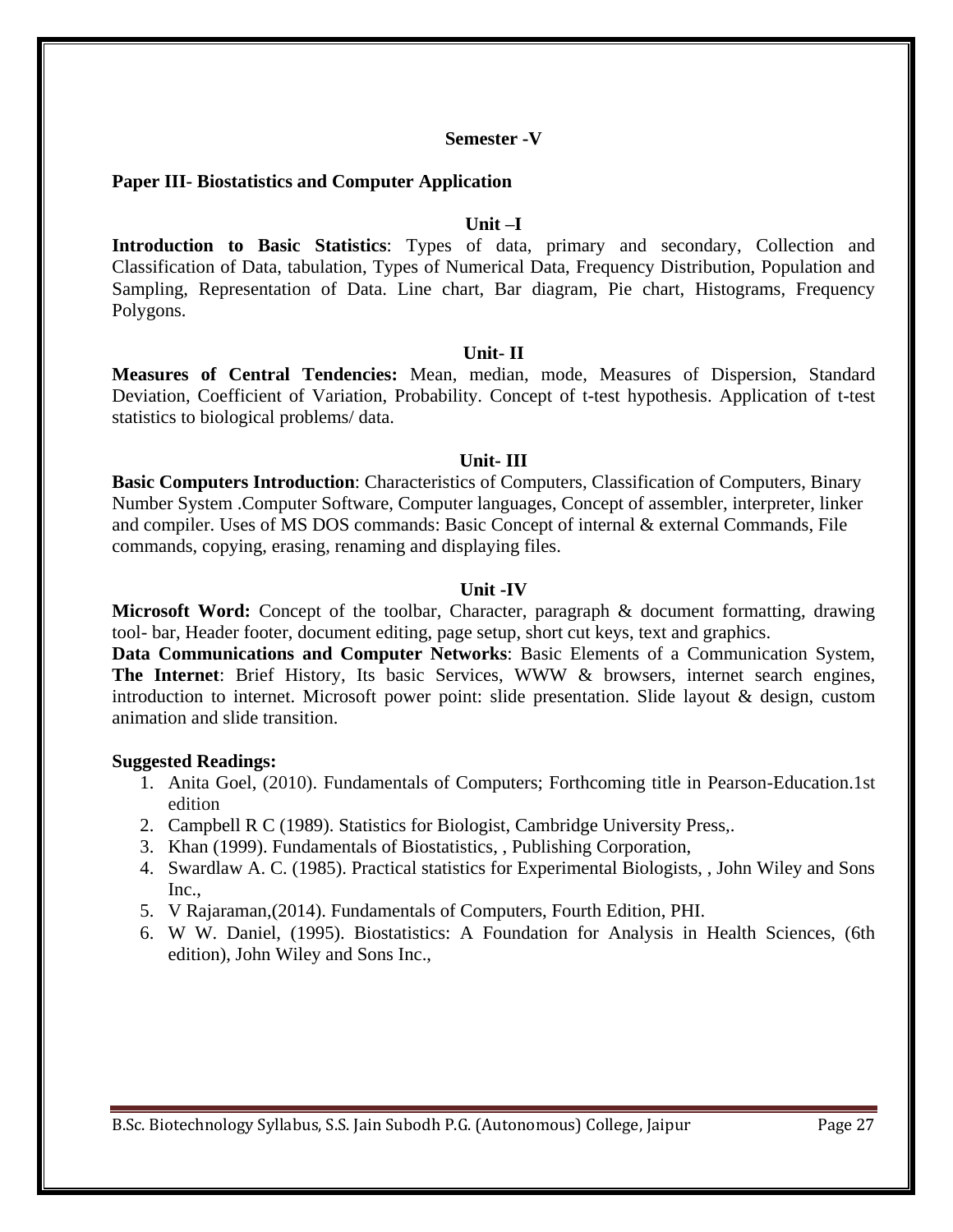## **B. Sc. Biotechnology Semester-V**

## **Lab: Practicals Based on Theory Papers**

- 1. Preparation of animal cell culture media.
- 2. Preparation & sterilization of balanced salt solution and DBSS.
- 3. Disaggregation of tissues by enzymatic and mechanical method.
- 4. Viability test and cell counting.
- 5. Isolation of genetic DNA from animal and plant tissue.
- 6. Preparation of MS media.
- 7. Establishment of shoot tip culture using MS medium
- 8. Isolation of protoplasts using enzymatic method.
- 9. Establishment and maintenance of somatic embryogenesis (Demo).
- 10. Prepration of synthetic seeds (Entrapment method).
- 11. Extraction & Separation of Chlorophyll A & B using Column Chromatography.
- 12. Representation of Statistical data by
	- a. Histograms , b) Pie diagrams
- 13. Determination of Statistical averages/ central tendencies. a)Arithmetic mean, b) Median, c) Mode
- 14. Determination of measures of Dispersion a) Mean deviation, b)Standard deviation and coefficient of variation, c) Quartile deviation.
- 15. Applications of computers in biology using MS-Office.
	- A] MS-Word B] Excel C] PowerPoint
- 16. Creating an e-mail account, sending and receiving mails. Search engines, websites, browsing and Downloading. Searching research articles in Medline and Pubmed.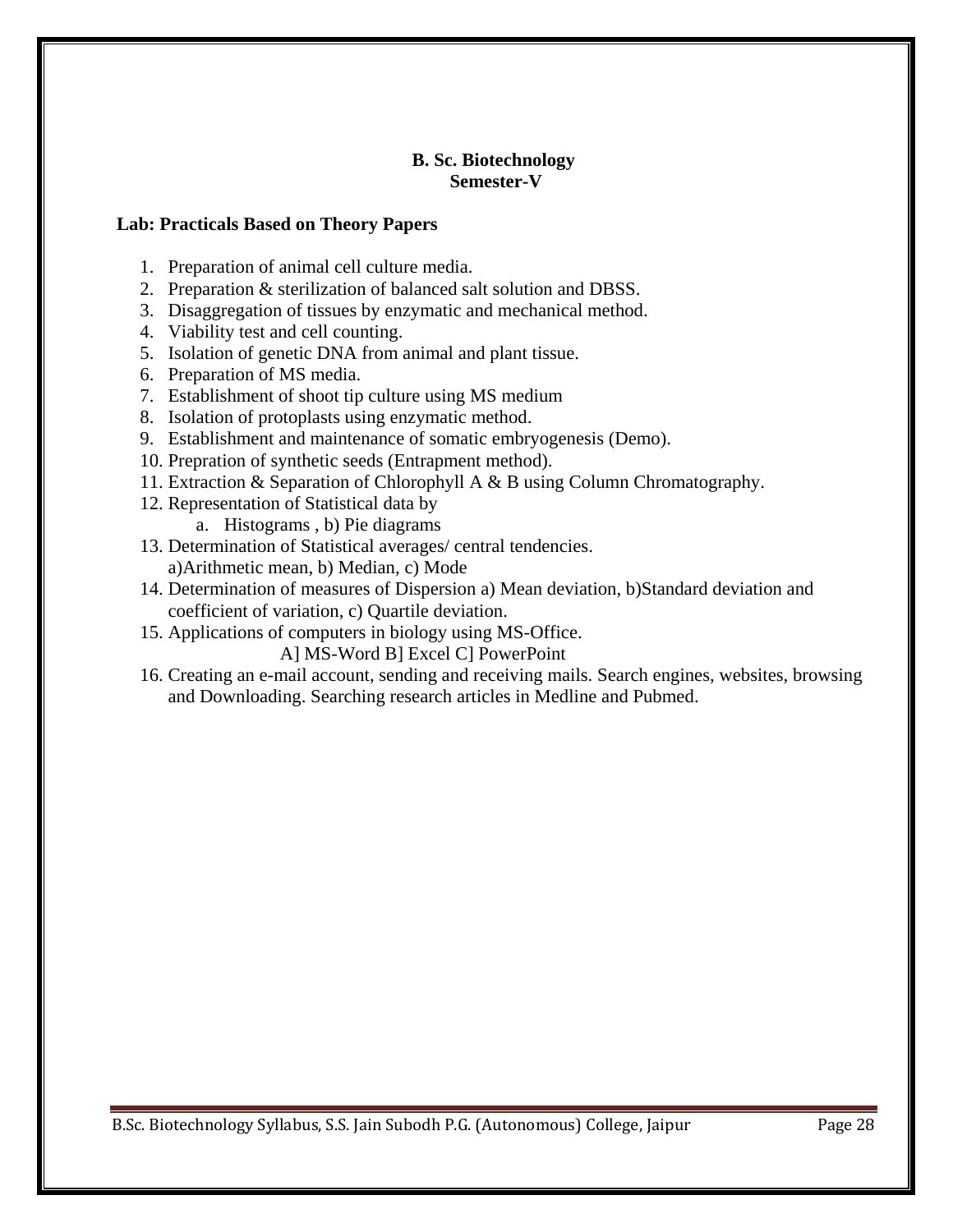### **B. Sc. Biotechnology Semester- VI**

#### **PAPER I- MEDICAL BIOTECHNOLOGY**

#### **Unit -I**

**Characteristics of Infectious diseases**: Herd Immunity. Disease cycle (sources of disease, reservoir and carrier). Transmission of Pathogens (Air born, contact transmission and vector transmission). General account of fungal disease- Mycosis, Subcutaneous and deep.

#### **Unit -II**

**Bacterial and Viral Diseases-** Epidemiology, Pathogenicity, laboratory diagnosis, prevention and control of the following disease. Anthrax, Tuberculosis, Typhoid, Whooping cough, tetanus, leprosy AIDS, Chickenpox and SARS. COVID 19.

### **Unit -III**

**Mitochondrial diseases**: LHON, MERRF . Cancer – types, molecular basis of colon cancer and breast cancer. Gene therapy – ex-vivo and *in-vivo* gene therapy; somatic and germline gene therapy; Strategies of gene therapy: gene augmentation – ADA deficiency; Prodrug therapy/ suicide geneglioma

### **Unit -IV**

**Stem cells**: Potency definitions; embryonic and adult stem cells; applications of stem cells – cell based therapies and regenerative medicine. Encapsulation technology and therapeutics-Diabetes DNA based vaccines, subunit vaccines – Herpes Simplex Virus, Recombinant attenuated vaccines– Cholera

#### **Suggested Readings:**

- 1. Jones & Bartlett, (1993). Human Genetics Molecular Evolution, Mc Conkey, Boston
- 2. Strachan,T; Read,Andrew P,(1939). Human Molecular Genetics,Tom Strachen and A P Read, Bios Scientific Publishers, New York.
- 3. Jack J. Pasternak (2005).Introduction to Human Molecular Genetics J.J Pasternak, John Wiley Publishers, Wiley.
- 4. Pratibha Nallari, V.Venugopal Rao (2010). Medical Biotechnology. Publisher Oxford Press
- 5. Glick and Pasternak (2010). Molecular Biotechnology.ASM Press, USA
- 6. Rimoin D. et. al., (2013).Principles and Practice of Medical Genetics, I, II, III Volumes by AEH Edts. Emery
- 7. Work and Work (2009). Laboratory Techniques in Biochemistry and Molecular Biology. Elsevier Science.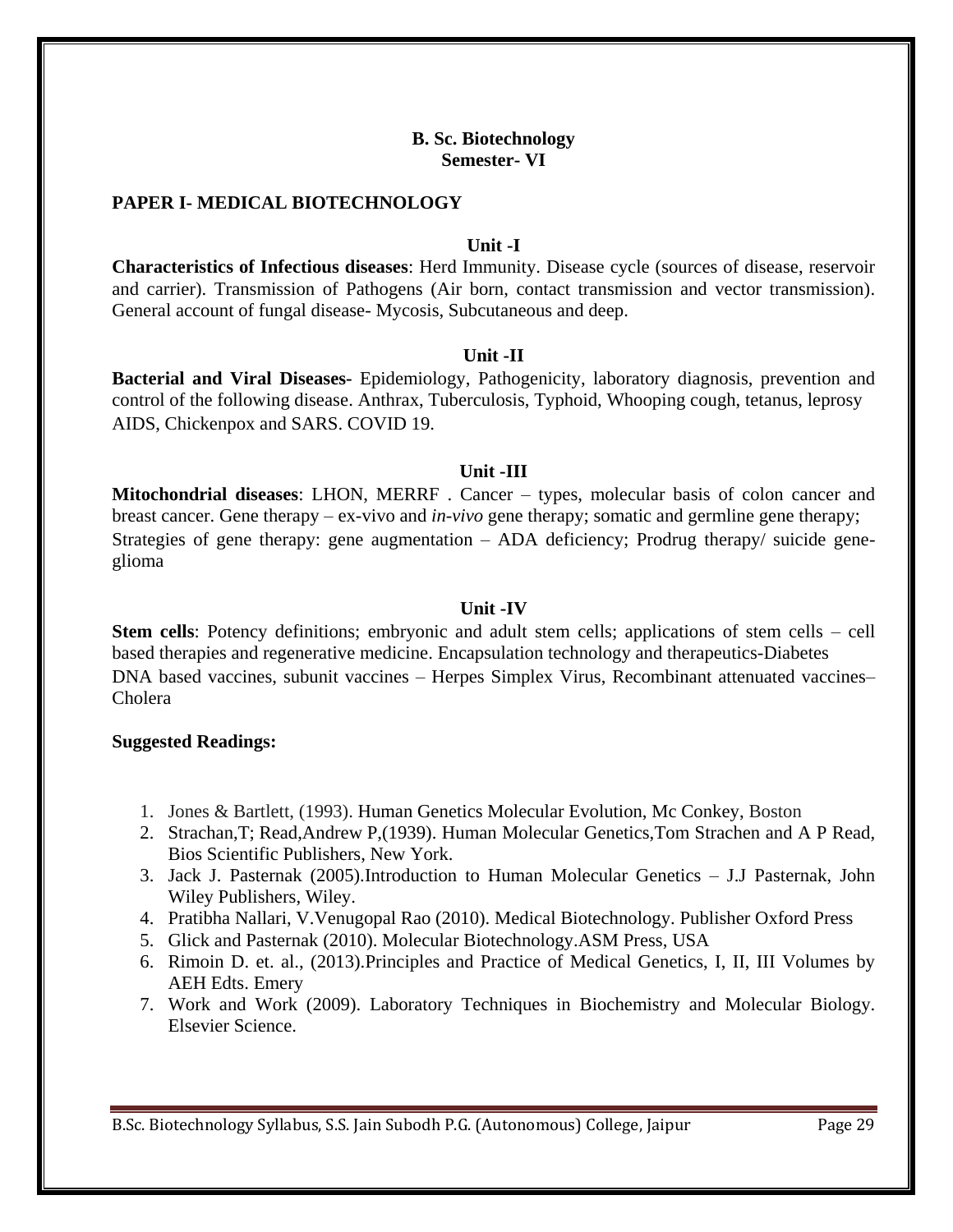## **B. Sc. Biotechnology Semester-VI**

### **PAPER II- INDUSTRIAL BIOTECHNOLOGY**

#### **Unit- I**

**Industrial Practices: C**ulture and media for fermentation, criteria for selection of industrial organisms, screening from natural habitat and strain improvement. Inoculums development for bacteria, yeast and fungi. Raw material: Molasses Hydrocarbons, antifoams and agriculture waste. Sterilization: Bioreactor, media, air exhaust and waste.

### **Unit -II**

**Fermentative production of Microbial biomass:** Culture medium, process and recovery of fermentative products (Edible mushroom, Bakers yeast and SCP. **Fermentative production of Primary metabolites:** Citric acid, Alcohol, acetone- butanol and vitamin B12.

## **Unit –III**

**Fermentative production of Primary metabolites**: Secondary metabolism and its control. Product survey. Overproduction of Antibiotics by Strain improvement program, Polyketide biosynthesis pathway. Application of biotechnology in pharmaceutical.

#### **Unit- IV**

**Quality control and quality assurance in food and pharmaceutical industries**, concept of good manufacturing practices in pharmaceutical industry, role of biotechnology to improve food quality food production and assessment of microbiological quality of various foods Fermentation, cultures of microorganisms, solid or semisolid cultures, batch culture, continuous culture, fed batch culture.

- 1. Patel, A. H. (2005). Industrial Microbiology –MacMillan Publishers
- 2. Alexendar N. Glazer & Hiroshi Nikaido Microbial Biotechnology (Fundamental of Applied Microbiology)
- 3. El –Mans, E.M.T., and Bryce, C.F.A. (2002) Fermentation Microbiology and Biotechnology. Taylor.
- 4. Huffnagle GB & Wernick S. (2007). The Probiotics Revolution: The Definitive Guide to Safe, Natural Health. Bantam Books.
- 5. Kun LY. (2006). Microbial Biotechnology. World Scientific.
- 6. Ponmurugan, P., Ramasubramanian, N., and Fredimoses. (2012). Experimental Procedures in Bioprocess technology and Downstream processing. Anjana Book House, Chennai.
- 7. Primrose SB. (2001). Molecular Biotechnology. Panima.
- 8. Satyanarayana. U, 2008. Biotechnology, Books and Allied (p) Ltd. Kolkata.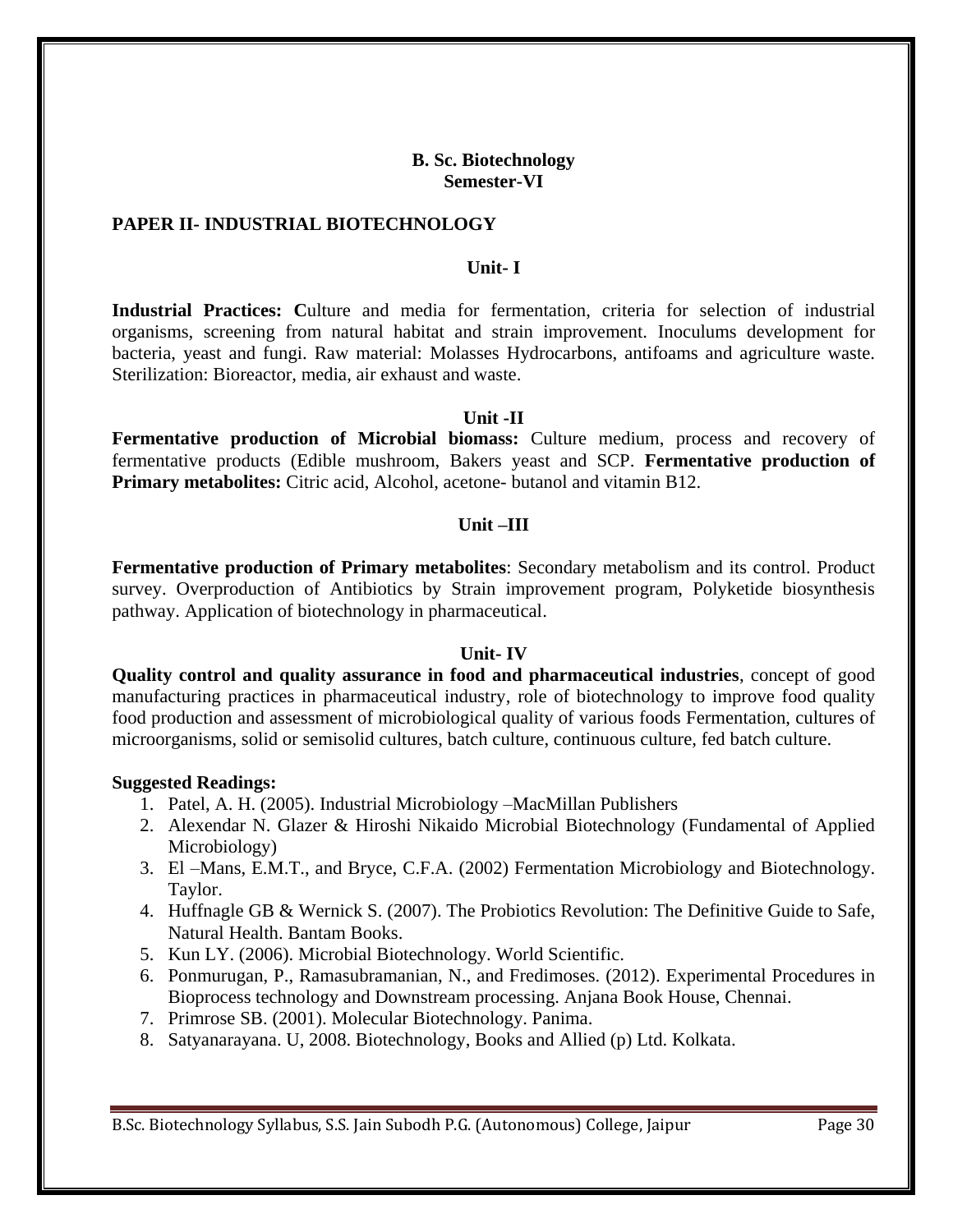### **B. Sc. Biotechnology Semester-VI**

### **PAPER III- BIOSAFETY, BIOETHICS AND IPR IN BIOTECHNOLOGY**

#### **Unit -I**

The legal and socioeconomic impact of biotechnology, public education of the process of biotechnology involved in generating new forms of life for informed decision making, biosafety regulation and national and international guidelines, r-DNA guidelines, experimental protocol approvals, levels of containment, regulatory bodies in biotechnology, biosafety committee.

#### **Unit- II**

Ethical issues, moral values on experimental animals, ethical implications of biotechnological products and techniques. Intellectual property rights, WTO, TRIPS, International conventions, patents and copy rights, patent claims, methods of applications of patents.

#### **Unit- III**

**Entrepreneurship:** Starting an enterprise, stage in setting up an enterprise, business idea, Setting a business plan. Management team, Marketing, market research, market strategies (4p strategies) financial planning, Balance sheet, profit and loose statement.

#### **Unit -IV**

Legal implications, biodiversity and farmers right. Beneficial application and development of research focus to the need of the poor, identification of directions for yield effect in agriculture, aquaculture etc.

- 1. Aneja. K.R. (2007). Laboratory Manual of Microbiology and Biotechnology, New Age International Publisher.
- 2. Goel And Parashar (2013). IPR, Biosafety and Bioethics. Pearson Education India
- 3. Nambisan, P. (2017). An Introduction to Ethical, Safety and Intellectual Property Rights Issues in Biotechnology, Academic Press.
- 4. Joshi R. (2007). Biosafety and Bioethics. Isha Book Publisher.
- 5. Sateesh M.K. (2010). Bioethics and Biosafety, I. K. International Pvt Ltd.
- 6. Sree Krishna V. (2007). Bioethics and Biosafety in Biotechnology, New Age international publishers.